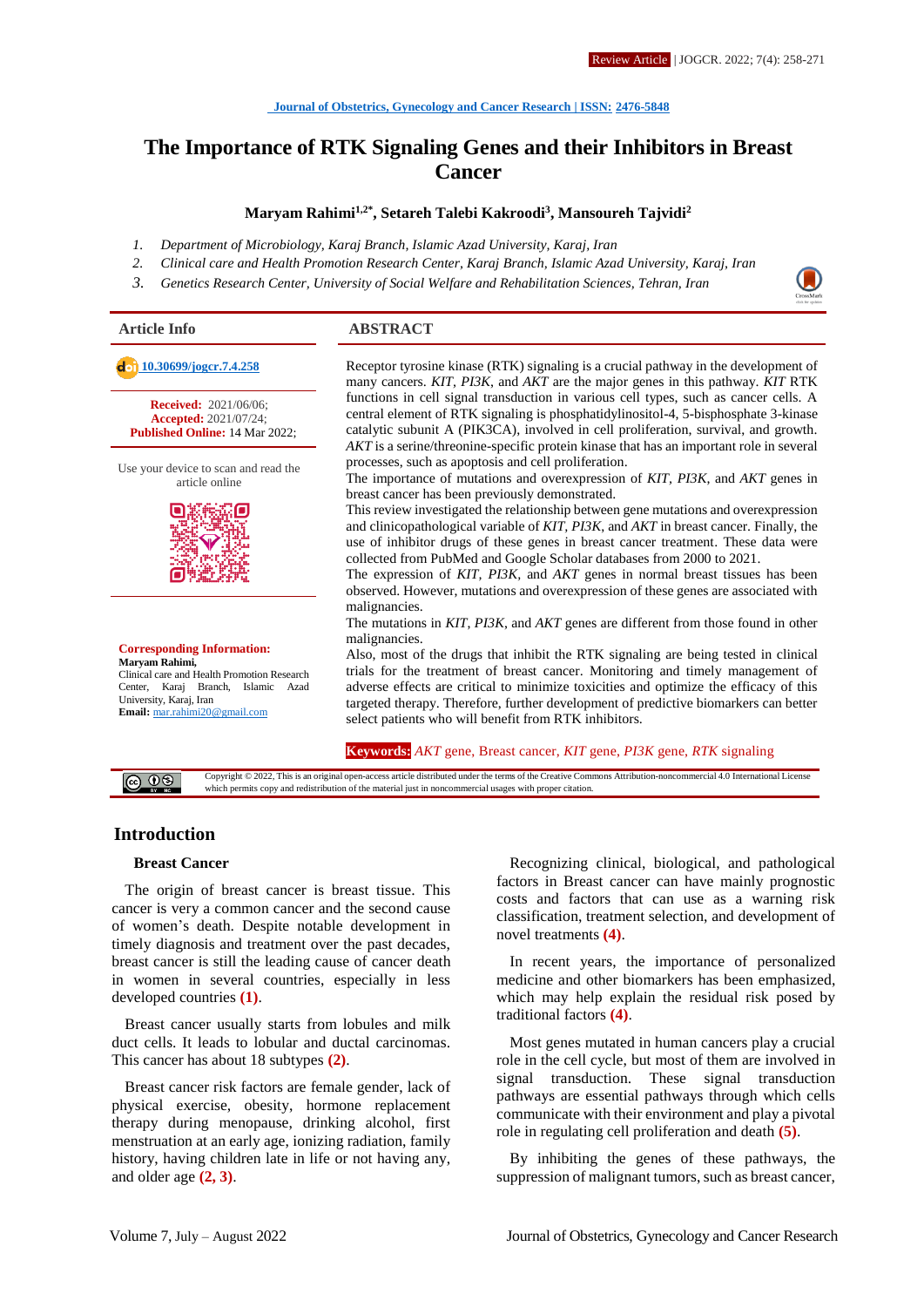could be possible. Better cancer treatments will hopefully be found by research and development in this field **(6)**.

In about 5% of breast cancer, genetic factors have a more prominent role in developing hereditary breastovarian cancer syndromes, such as people with *BRCA1* and *BRCA2* gene mutations **(7)**. These mutations cause 90% of the total genetic impact with a 60%-80% risk of breast cancer in people. Other cancers such as Li– Fraumeni syndrome (*p53* gene mutation), Cowden syndrome (*PTEN* gene mutation), and Peutz–Jeghers syndrome (*STK11* gene mutation) are also some other examples **(8)**.

In 2012, it was found that, genetically, there were four types of breast cancer. In each type, specific genetic changes led to different types of cancer **(9)**.

Normal cells will no longer need cell apoptosis; until then, they are protected by many clusters of proteins and pathways, such as receptor tyrosine kinase (RTK)/mTOR and RAS/MEK/ERK pathways. Sometimes, genes in these conservative pathways mutate constantly and prevent cell apoptosis if it is no longer needed. This is one of the stages that cause cancer, along with other mutations. Generally, in the apoptosis process, the PTEN protein inhibits mTOR and RTK signaling. The gene in the PTEN protein is mutated in several breast cancers; thus, in the "on" position, the RTK/mTOR pathway is unchanged, and the cancer cell does not destroy itself **(10)**.

#### **RTK Signaling**

In cancer development, RTK signaling is one of the critical signal transduction pathways. This pathway is vital in the cell processes, such as cell division, growth, survival, and angiogenesis **(11, 12)**. *KIT, PI3K*, and *AKT* genes play critical roles in this pathway **(11)**.

As a receptor*, KIT* functions in cell signal transduction in various cell types, such as cancer cells. Usually, *KIT* is activated by binding to the stem cell factor. This pathway activation is followed by activating several transcription factors regulating cell differentiation, apoptosis, proliferation, and angiogenesis **(13, 14)**.

In humans, the *KIT* gene is located on chromosome 4q12, adjacent to the highly homologous *PDGFRA* gene **(15, 16)**. Recent studies have shown that mutations and overexpression of its gene can lead to developing malignancies, such as gastrointestinal stromal tumors (GISTs), leukemia, and melanomas **(17-22)**.

The *PI3K* gene is located on chromosome 3q26. It is a heterodimeric enzyme, and p110a is a catalytic subunit encoded by *PI3K* **(23)**.

Important mutations in this gene generally involve activating a central element of this signaling pathway and phosphatidylinositol-4, 5-bisphosphate 3-kinase catalytic subunit A (PIK3CA) involved in cell proliferation, survival, and growth **(23)**. *PI3K* mutation has been reported in breast cancer subtypes **(24)**.

Several studies have been conducted on the association between mutation and expression of the *PI3K* gene and malignancies, such as breast cancer **(25)**.

*AKT* is a serine/threonine-specific protein kinase that has an important role in several processes, such as apoptosis and cell proliferation. This gene is present downstream of *KIT* and *PI3K* genes.

It is associated with tumor cell survival, proliferation, and invasiveness. Also, activation of this gene is crucial in human cancers and tumor cells. Understanding the role of *AKT* and its pathways is crucial to find an appropriate method for cancer treatment **(26, 27)**.

*AKT* has three isoforms, namely *AKT1, AKT2*, and *AKT3. AKT1* is located on 14q32, *AKT2* on 19q13, and *AKT3* on 1q44.

*AKT1* plays a crucial role in tumor development and angiogenesis. Although disruption of *AKT1* in mice suppressed physiological angiogenesis, it increased angiogenesis and tumor growth related to matrix abnormalities in skin and blood vessels **(28, 29)**.

*AKT1* is involved in the KIT/PI3K/AKT pathway and other signaling pathways. *AKT2* regulates other *AKT* isoforms under hypoxic conditions; therefore, it operates as a significant regulator of *AKT* activity. Hypoxia induces the expression of *AKT2*. The importance of *AKT3* in proliferation, apoptosis, and tumor growth was examined next **(30, 31)**.

#### *KIT* **Gene Mutations and Expression in Breast Cancer**

The *KIT* gene is approximately 89 kb and has 21 exons **(32, 33)**.

Exons 1-9 of *KIT* encode an extracellular domain with five immunoglobulin-like loops, exon 10 encodes transmembrane domain, exon 11 encodes a juxtamembrane domain, and exons 13-21 encode a tyrosine kinase domain [\(Figure 1\)](#page-2-0) **(34)**.

Several *KIT* mutations have specific clinicopathologic values and differ in their sensitivity to the inhibitor. In GISTs, exon 11 (KIT JM) and exon 17 (KIT TK2) have the highest frequency. Less frequently, mutations are reported in KIT exons 2, 8, and 9 (extracellular domain) or exons 13 and 14 (KIT TK1) **(35, 36)**.

Mutation of *KIT* sequences in the subtype of breast cancer has been reported. In general, *KIT* is positive in the normal ductal epithelial of the breast. However, breast carcinomas have been found with increased expression.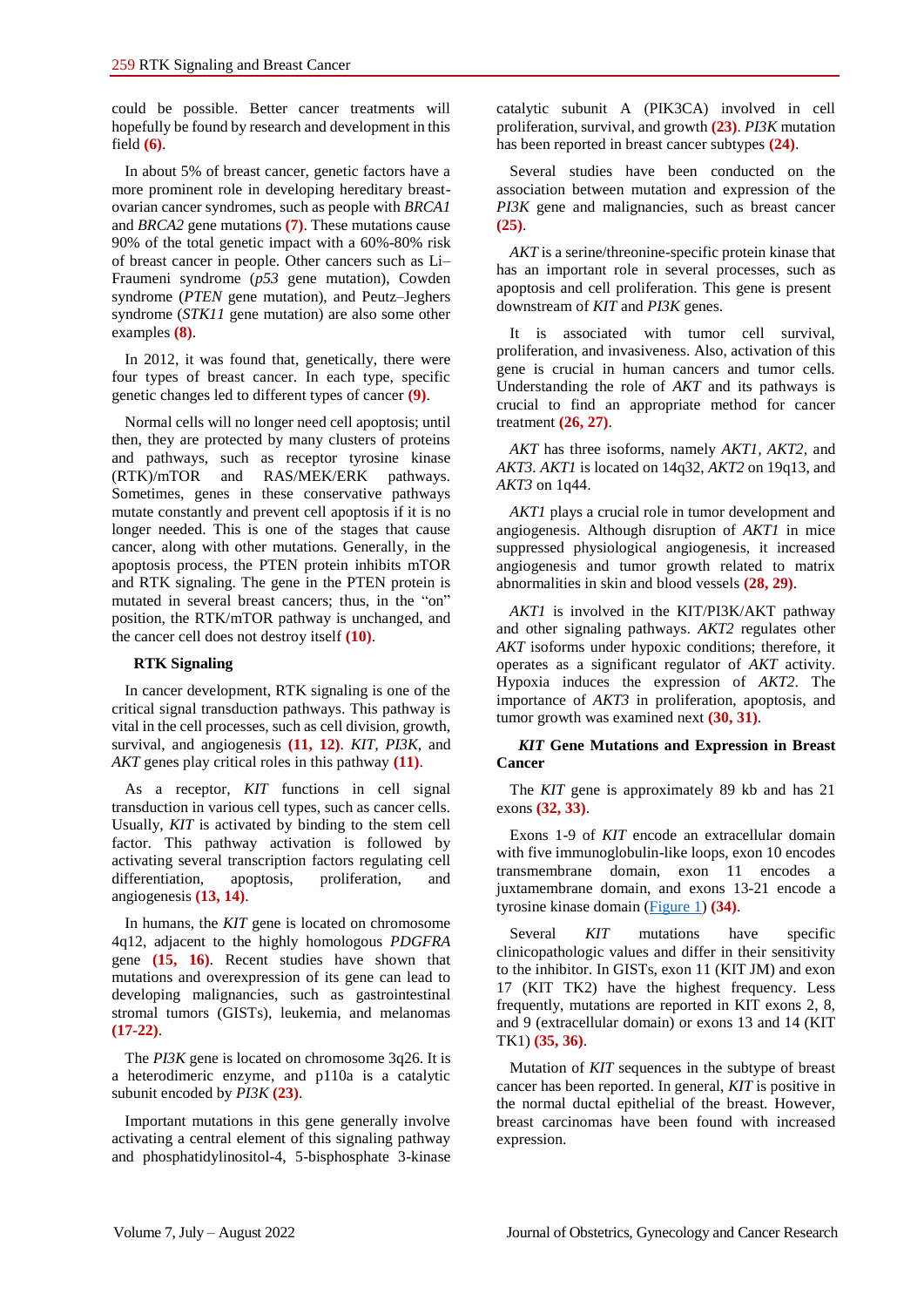<span id="page-2-0"></span>

**Figure 1. The KIT protein and its different domains (13)**

This finding has been observed in *KIT* messenger RNA (mRNA) expressions in benign breast tumors (such as cystic fibrosis) that may retain *KIT* expression by the high differentiation status of epithelial and other cell sources **(37-39)**.

In a recent study, 27 out of 48 patients' tissues (56%) increased *KIT* gene expression compared to normal tissues **(40)**.

Another subset of tumors with myoepithelial-like components is adenoid cystic carcinoma of the breast, found as *KIT* positive **(41)**.

*KIT* positivity is almost prevalent in ductal carcinomas, HER2-positive, ER/PR, high-grade, keratin-positive, and prognostically unfavorable tumors.

*KIT* expression was observed in several typical cell types, including melanocytes, gastrointestinal Cajal cells, germ cells, mast cells, hematopoietic stem cells, and epithelial cells, especially ductal epithelia of the breast subsets neurons **(42-47)**. For study and diagnostic purposes, these tissues can be used as a positive control in immunohistochemistry (IHC) for *KIT*.

Accordingly, several studies have been conducted on the relationship between mutation types and overexpression in the *KIT* gene, but less frequent of these results have been significant.

A study on 348 cases revealed a relationship between enhancing copy numbers in exons 15 and 18 and overexpression in phyllodes tumors; 46% and 12% of the patients respectively showed an increase in expression and copy number of this gene **(48)**.

In another research, one mutation in exon 11 was found in triple-negative breast cancer (TNBC) tumors, and its overexpression was found in them **(49)**.

In another study on phyllodes tumors, 2 of 13 cases of *KIT* had exon 17 alterations and overexpression **(50)**.

In another study, 9 of 29 cases with TNBC and 9 of 18 cases with non-TNBC enhanced copy numbers and overexpression **(51)**. A recent study showed that 27% of patients enhanced copy numbers **(52)**. Another study indicated that patients with increased exon 7 CNV were in stage 3. Also, 60% of cases in exon 17, 60% in exon 18, and nearly 67% in exon 19 with enhanced CNVs had a tumor size of 2-5 cm; these findings are significant **(53)**.

In a research study, *KIT* gene mutations were determined as 3.44%, 5.17%, 5.17%, 3.44%, 3.44%, and 5.17%, respectively, in exons 8, 9, 11, 13, 15, and 17 in breast cancer. The frequency of all *KIT* mutations in these exons was 25.86% **(54)**.

These mutations can be distinguished from the activating mutations reported in GISTs. Genetically, they can indicate variations in cancer tumors. Also, an increased *KIT* copy number has almost been seen in breast cancer, unlike other cancers **(17, 18, 48, 55-61)**. Table 1 shows the classification of studies performed.

#### **Table 1.** *KIT* **variations and expression in various breast cancer types**

| <b>Type</b>            | <b>Overexpression</b> | <b>CNV</b> | <b>Exon mutation</b>                  | <b>References</b>    |  |
|------------------------|-----------------------|------------|---------------------------------------|----------------------|--|
| <b>TNBC</b>            | $31 - 85%$            | $22 - 42%$ | Exon: $11$                            | (49,51,58,59)        |  |
| Non-TNBC               | 7-50%                 | 18-50%     |                                       |                      |  |
| <b>Malignant</b>       | 12-100%               | 46%        | Exons: 1,2,7,8,9,11,13,15,17,18,19,21 | (40, 52, 53, 54, 56) |  |
| Ductal carcinoma       | 24-60%                | 28-50%     | Exons: 11,13,17                       | (58, 59, 60, 61)     |  |
| <b>Phyllodes tumor</b> | 46%                   | 12%        | Exons: 15,17,18                       | (48,50)              |  |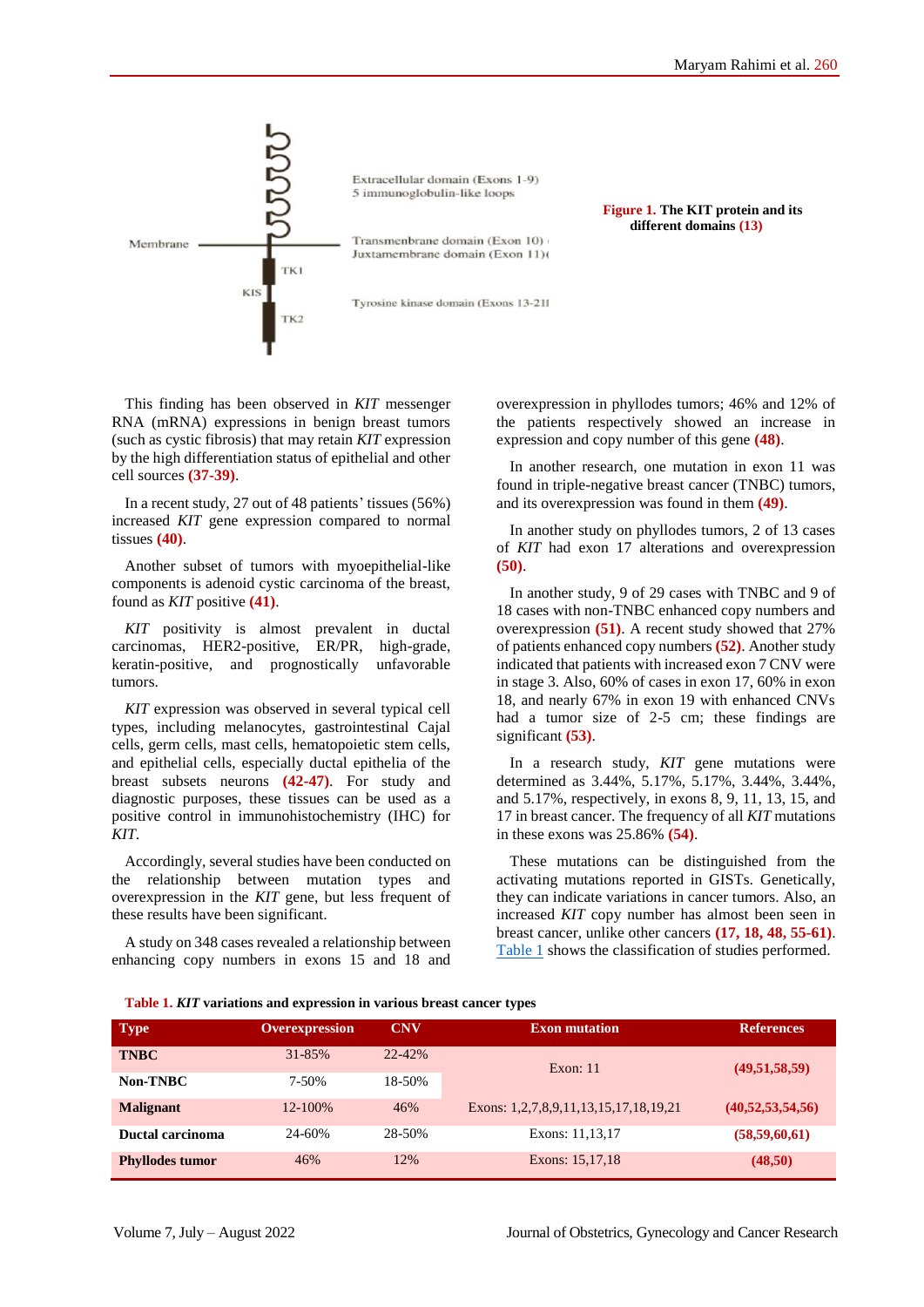We believe that the pattern of expression, mutation, and copy number genes in breast cancer is different from other cancers. This phenomenon is due to different mechanisms by which cancers develop. However, the type of mutations and expression are useful in categorizing different cancer types and subtypes. This matter can be helpful in breast cancer treatment, especially TNBCs.

#### **Kit Inhibitors**

Several monoclonal and polyclonal antibodies against the kit have been produced and are available. In several cancers, such as leukemia and GISTs, tyrosine kinase inhibitors are crucial drugs **(62, 63)**.

The novel kit tyrosine kinase inhibitor, named imatinib mesylate (Gleevec formerly known as STI571), has shown to be effective in the treatment of metastatic cancers and GISTs; this encourages researchers to investigate other possible *KIT*-induced tumors. Imatinib drug is an adenosine triphosphate (ATP) analog for inhibiting kit*.* This drug is used against chronic myeloid leukemia and GISTs **(64)**.

Tumors with exon 11 mutations have a good response. Those with exon 9 mutations are associated with moderate response and inadequate response with wild-type sequences. Those with exon 17 mutations have an inadequate response because of primary resistance **(65)**.

Reciprocally, overexpression of the *KIT* gene leads to tumors of *KIT*-dependent cell types, such as mast cells, Cajal cells (GISTs), and germ cells **(66)**.

Secondary resistance, such as the development of *KIT* gene amplification and *KIT* mutations, was also reported **(67)**.

Another tyrosine kinase inhibitor is sunitinib, a small-molecule tyrosine kinase inhibitor for imatinibresistant patients **(68)**.

Sorafenib is another drug investigated in combination with other drugs in breast cancer. The clinical efficacy and safety of these drugs are still being investigated in clinical trials and studies. For instance, sorafenib has limited efficacy as a single agent in breast cancer; thus, studies are ongoing to evaluate its use combined with other drugs. Dose decreasing is the critical problem when sorafenib is used with other drugs or endocrine therapy. Further research can help discover a suitable dose **(69)**.

Ponatinib is a multi-kinase inhibitor, such as *KIT, FGFR,* and *BCR-ABL*, to treat leukemia **(70, 71)**. Nevertheless, no studies have been conducted on the effect of this drug on the inhibition of the *KIT* gene in breast cancer.

Regorafenib is a multi-kinase inhibitor that suppresses the activity of several tyrosine kinases involved in angiogenesis and oncogenesis, such as VEGFR, PDGFR, FGFR, BRAF, RET, and *KIT* **(72)**. [Table 2](#page-3-0) shows the drugs of kit inhibitors.

Currently, almost all tumors are tested for *KIT* positivity as potential targets for treatment with kit inhibitors. However, mutations in *KIT* activation are rarely found, leading to less successful treatment, with the possible exception of some myeloid leukemias. Insufficient variation and reproduction of kit staining have been common problems, especially with polyclonal antiserums. This matter has led to significant heterogeneity in the data, which is currently challenging to adapt to tumors (Figure 2) **(13, 73)**.

| Drug name        | <b>Product name</b> | <b>Groups</b> | <b>References</b> |
|------------------|---------------------|---------------|-------------------|
| Imatinib         | Gleevec             | Approved      | (64)              |
| <b>Sunitinib</b> | Sutent              | Approved      | (68)              |
| <b>Sorafenib</b> | Nexavar             | Approved      | (69)              |
| <b>Ponatinib</b> | Iclusig             | Approved      | (70, 71)          |
| Regorafenib      | Stivarga            | Approved      | (72)              |



#### <span id="page-3-0"></span>**Table 2. Drugs of kit inhibitors**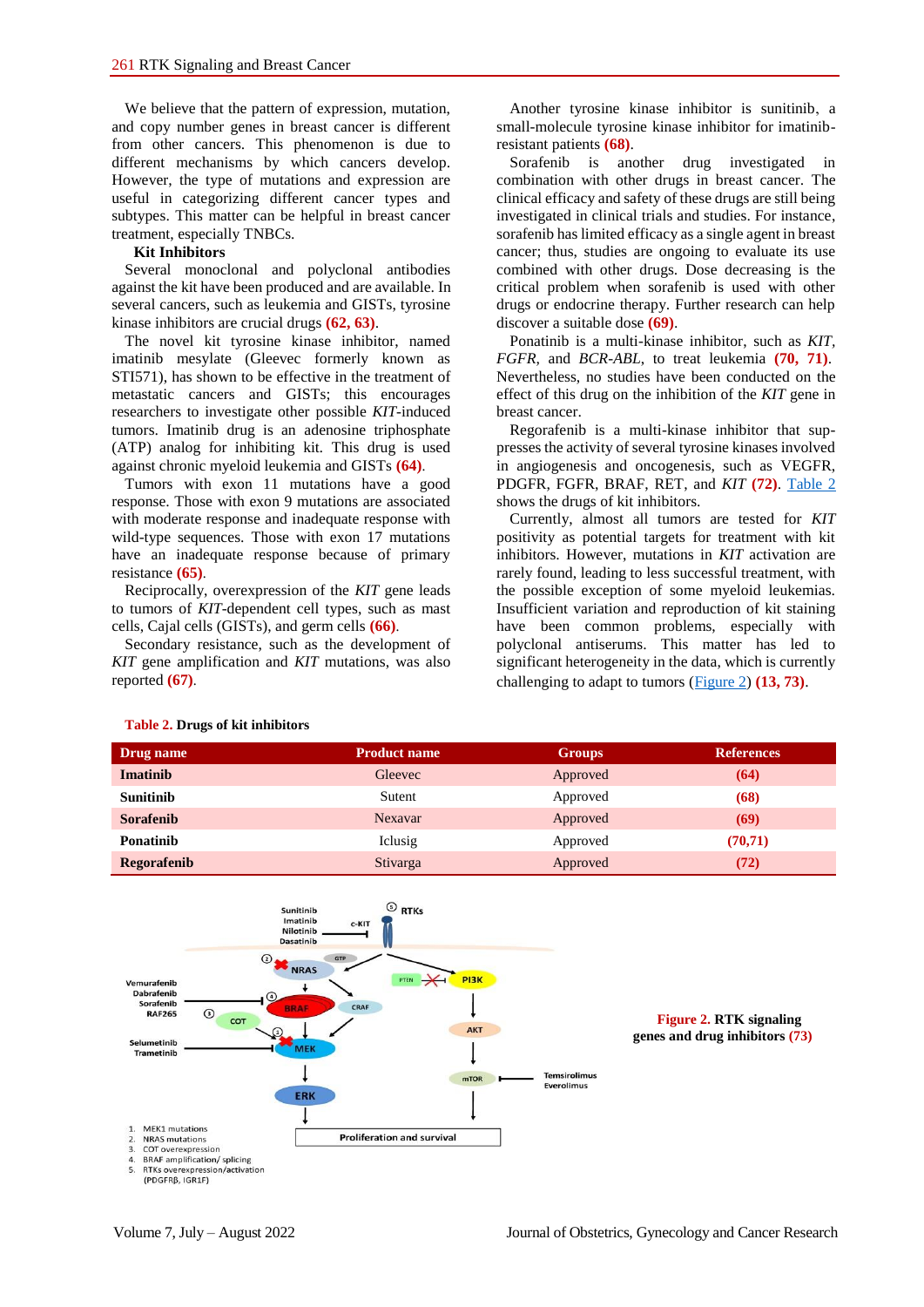### *PI3K* **Gene Mutations and Expression in Breast Cancer**

Overexpression of the *PI3K* gene can cause cell proliferation and develop cancer cells, and it can be used as a biomarker for breast cancer treatment **(74)**. To date, several intracellular pathways have been identified, and *PI3K* has a crucial role in breast cancer development **(75, 76)**. Mutation and overexpression of the *PI3K* gene can be discussed as a crucial target in breast cancer treatment **(77)**.

Oncogenic mutation in *PI3K* is estimated in two various functions: activating mutation in the *PI3K* gene and downregulation of the expression of *PTEN*. Mutation in *PI3K* can be considered a key targeted therapy in breast cancer. *PI3K* opens a new window for clinicians to treat breast cancer. Several studies have indicated that the prevalence of *PI3K* mutations in breast cancer is from 8% to 40% **(75, 78)**.

One study showed that *PI3K* overexpression occurred in 24% of all tumor samples in breast carcinomas **(79)**.

However, some studies have shown different results. For example, in a study, 54.5% of patients showed overexpression of the *PI3K* gene. It was shown that 20% and 17.5% of patients had mutations and CNV in the *PI3K* gene, respectively **(52, 80)**. In contrast, another study showed a significant positive relationship between mutations and *PI3K* expression in breast cancer **(81).**

Other studies have reported that activating mutations in *PI3K* account for approximately 30% of breast cancers and more in ER-positive. In particular, in exons 9 and 20, 80% of *PI3K* mutations are found. These two exons encode the helical and kinase domains, and they are considered hot spots for mutations **(82-84)**.

Also, in TNBC, *PI3K* interacted directly or indirectly with ER and ER phosphorylation **(85, 86)**. Estrogen deprivation has been shown to reduce *PI3K* activity. *PI3K* is generally mutated positively in ER. Another study showed that *PI3K* mutation occurred in at least 41.3% of ER-positive tumors **(87, 88)**.

It has been indicated that about 40% of *PI3K* mutations are ER-positive and HER2-negative in both metastatic and primary breast malignancies. *PI3K/AKT* activation can occur by attached HER signaling as a ligand **(89)**.

Also, in TNBC, even though the mutation is at a low rate, the PI3K pathway activity by gene expression or protein array signatures is at a high level **(90)**.

Another investigation showed that the proportion of *PI3K* mutations in HR-positive/HER2-negative is 42%, in HER2-positive is 31%, and in TNBC is 16% **(91)**.

*PI3K* mutation was found in 28% of HRpositive/HER2-negative tumors and 10% of TNBCs **(92)**.

*PI3K* mutation was 12.5% in the TNBC subgroup to 41.1% in the HR-positive/HER2-negative subgroup **(93)**.

Another review study showed that the rate of *PI3K* mutation is 23%-33% in HER2-positive tumors and 8% in TNBC or basal-like TNBC (94).

Activating *PI3K* mutation has been seen in 30%- 50% of advanced ER-positive/HER2-negative breast cancers, but *PI3K* is low in ER-negative breast cancers **(95)**.

In another study on exons 9 and 20, on the contrary, regarding the relationship between *PI3K* mutations and some clinical features, such as age, lymph node metastases, tumor size, ER status, and PR, p53 expression, and mutations in breast cancer, no significant results were reported **(81)**.

We believe that differences between the present study and other studies are due to variations in samples. Table 3 shows the classification of studies performed.

| <b>Type</b>           | <b>Overexpression</b>    | <b>CNV</b>               | <b>Exon mutation</b> | <b>References</b>        |
|-----------------------|--------------------------|--------------------------|----------------------|--------------------------|
| All types             | 24-54%                   | 17%                      | 8-80%                | $(52, 75, 77-81)$        |
| <b>TNBC</b>           | $\overline{\phantom{a}}$ | $\overline{\phantom{0}}$ | 8-16%                | $(75, 77 - 79, 90 - 94)$ |
| <b>ER-positive</b>    | $86 - 100\%$             | $\overline{\phantom{0}}$ | 30-50%               | $(82 - 84, 87 - 89, 95)$ |
| <b>HER2-</b> positive |                          |                          | 23-33%               | (91, 92, 94)             |
| <b>HER2-</b> negative | $\overline{\phantom{0}}$ | -                        | 28-70%               | $(89, 91 - 93, 95)$      |

**Table 3.** *PI3K* **variations and expression in various breast cancer types**

#### **PI3K Inhibitors**

PI3K mutations can be considered as biomarkers and have been the main focus of developing cancer drugs. The first clinical trials of RTK pathway inhibitors are underway. *PI3K* mutation screening can be helpful in genetic tests for diagnosis and targeted therapeutics.

PI3K inhibitors have received a great deal of attention in the development of breast cancer drugs **(96)**.

There are several PI3K inhibitors, such as sonolisib (PX-866; for solid tumors), perifosine (for colorectal cancers), idelalisib (for CML), copanlisib (BAY 80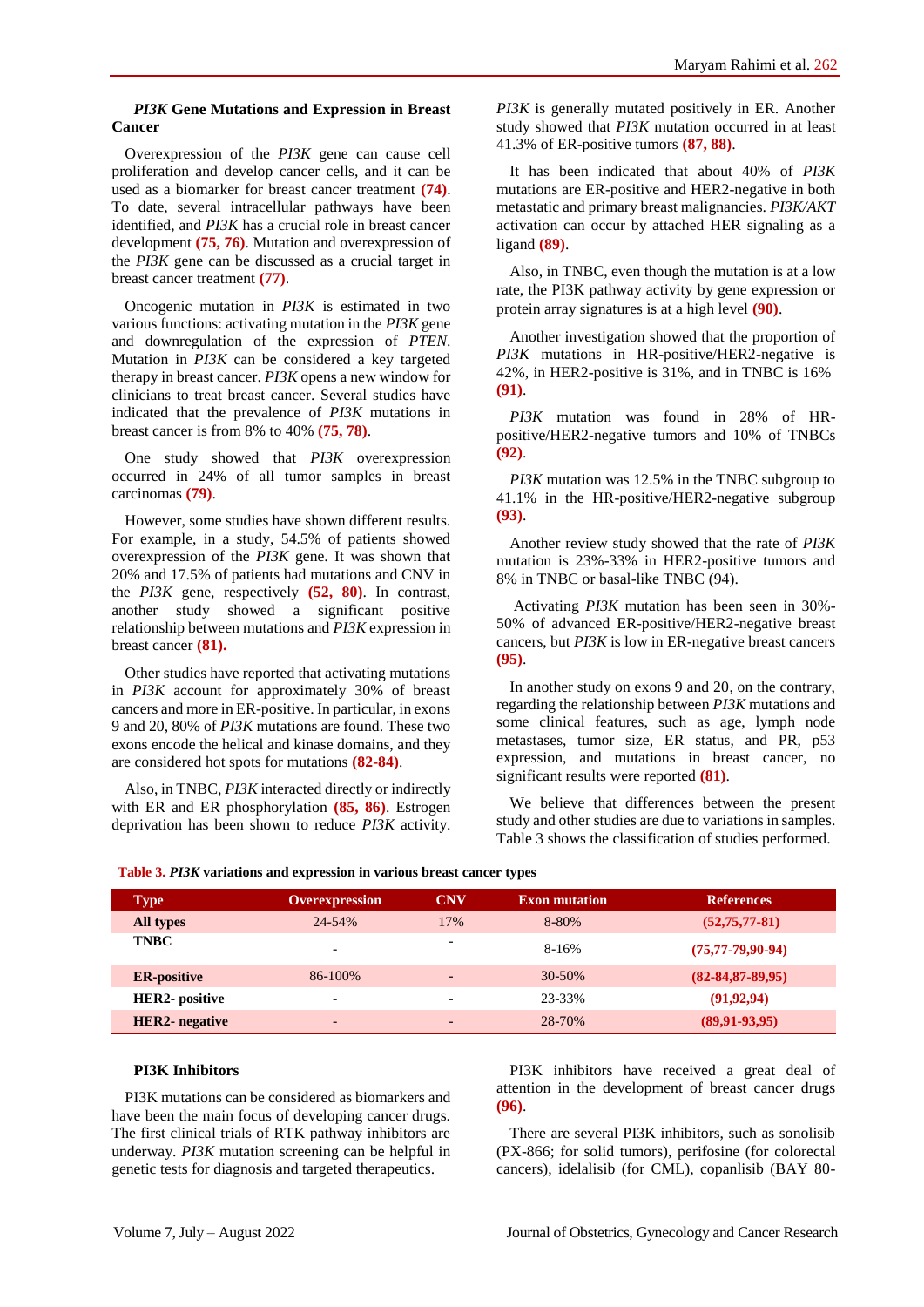6946), serabelisib (for hematologic cancers), duvelisib, alpelisib, umbralisib, taselisib, buparlisib, and endocrine therapies **(96-104)**. [Table 4](#page-5-0) shows the drugs of PI3K inhibitors.

| Drug name          | <b>Product name</b> | <b>Groups</b>             | <b>References</b> |
|--------------------|---------------------|---------------------------|-------------------|
| <b>Idelalisib</b>  | Zydelig             | Approved                  | $(96-104)$        |
| <b>Perifosine</b>  | KRX-0401            | Phase III clinical trials | $(96-104)$        |
| <b>Sonolisib</b>   | PX-866              | Phase III clinical trials | $(96-104)$        |
| Copanlisib         | BAY 80-6946         | Approved                  | $(96-104)$        |
| <b>Duvelisib</b>   | Copiktra            | Approved                  | $(96-104)$        |
| <b>Serabelisib</b> | <b>INK1117</b>      | Phase I                   | $(96-104)$        |
| <b>Alpelisib</b>   | <b>BYL719</b>       | Approved                  | $(96-104)$        |
| <b>Umbralisib</b>  | Ukonig              | Approved                  | $(96-104)$        |
| <b>Taselisib</b>   | GDC-0032            | Phase III clinical trials | $(96-104)$        |
| <b>Buparlisib</b>  | <b>BKM120</b>       | Phase III clinical trials | $(96-104)$        |

#### <span id="page-5-0"></span>**Table 4. Drugs of PI3K inhibitors**

On the other hand, despite many kit inhibitors, such as imatinib, resistance is frequently observed **(105)**; as a result, PI3K inhibitors can be helpful in RTK inhibiting.

An investigation showed that p110α isoformselective inhibitors were highly potental for inhibiting *PI3K* mutant inhibitors and promising **(106)**. *PI3K* mutations can lead to resistance to kinase inhibitors. Therefore, there are various molecular features for breast tumors that should be considered when making treatment decisions. If there is no *PI3K* mutation, we can estimate the clinical/preclinical effect for the treatment **(107)**.

A drug that acts by inhibiting one or more PI3K enzymes, the PI3K inhibitor, is part of the RTK pathway leading to metabolism, growth control, and translation initiation. The inhibition of many components in this pathway may lead to tumor suppression. These drugs are examples of targeted cancer therapy **(107)**. Further investigation may demonstrate the efficacy of these medicines in the treatment of breast cancer.

#### *AKT* **Gene Mutations and Expression in Breast Cancer**

Several studies have investigated the relationship between *AKT* overexpression and breast cancer, with inconsistent results **(108)**.

Many studies have reported the relationship between *AKT* and prognosis of breast cancer, onset, metastasis, and hormone therapy resistance. Evaluation of the expression and activation of *AKT* isoform in breast cancer and *AKT1* and *AKT2* expression in all breast cancer cell lineages has been done; however, the luminal breast cancer subtype has a high frequency. Also, *AKT3* expression is associated with the TNBC subtype **(109)**.

*AKT1* has a crucial role in the onset of breast cancer and tumor development. In contrast, *AKT2,* through the formation of metastases, has an essential role in breast

cancer progression. *AKT3* has a crucial role in TNBC and ER-negative breast cancer. *AKT3* is a proproliferative, anti-metastatic, and pro-oncogenic factor **(109)**.

Generally, *AKT* overexpression in cancer is related to a poor prognosis **(110)**.

Another study showed that 33% to 40% of breast tumors have *AKT* mutation **(111)**.

In 2016, it was demonstrated that 4% of tumors had a mutation in *AKT*, and 14% had overexpression of this gene **(112)**.

One study showed that 2.6% to 3.8 % of mutations in *AKT* were HR-positive/luminal, and 0% were HER2-positive and TNBC or basal-like. Also, 2.8% of HR-positive/luminal tumors showed *AKT* amplification **(92)**.

Increasing evidence suggests that in early-stage breast cancer, *AKT* is associated with a good prognosis in ER-positive and a poor prognosis in ER-negative. In node-positive breast cancer, *AKT* is identified as a predicted benefit of paclitaxel chemotherapy **(113)**.

A study showed that 1.4% of all tumors, 2.6% of HRpositive tumors, 3.2% of ER-positive/PR-positive tumors, and 0% of TNBCs have *AKT* mutation **(114)**.

In a study, 33% of cases showed overexpression of *AKT*, 33% had DCIS, and 38% had invasive cancer **(115)**.

Overexpression of *AKT* was observed in 44% of HER2-positive tumors compared to 22% of HER2 negative tumors **(116)**.

One study showed that the frequency of *AKT1* expression was about 24% **(116)**.

A microarray study on invasive breast cancer showed a positive correlation between *AKT1* expression and ER and HER2 status, as well as an inverse relationship between *AKT1* expression and metastatic, tumor stages, and nodal status **(117, 118)**.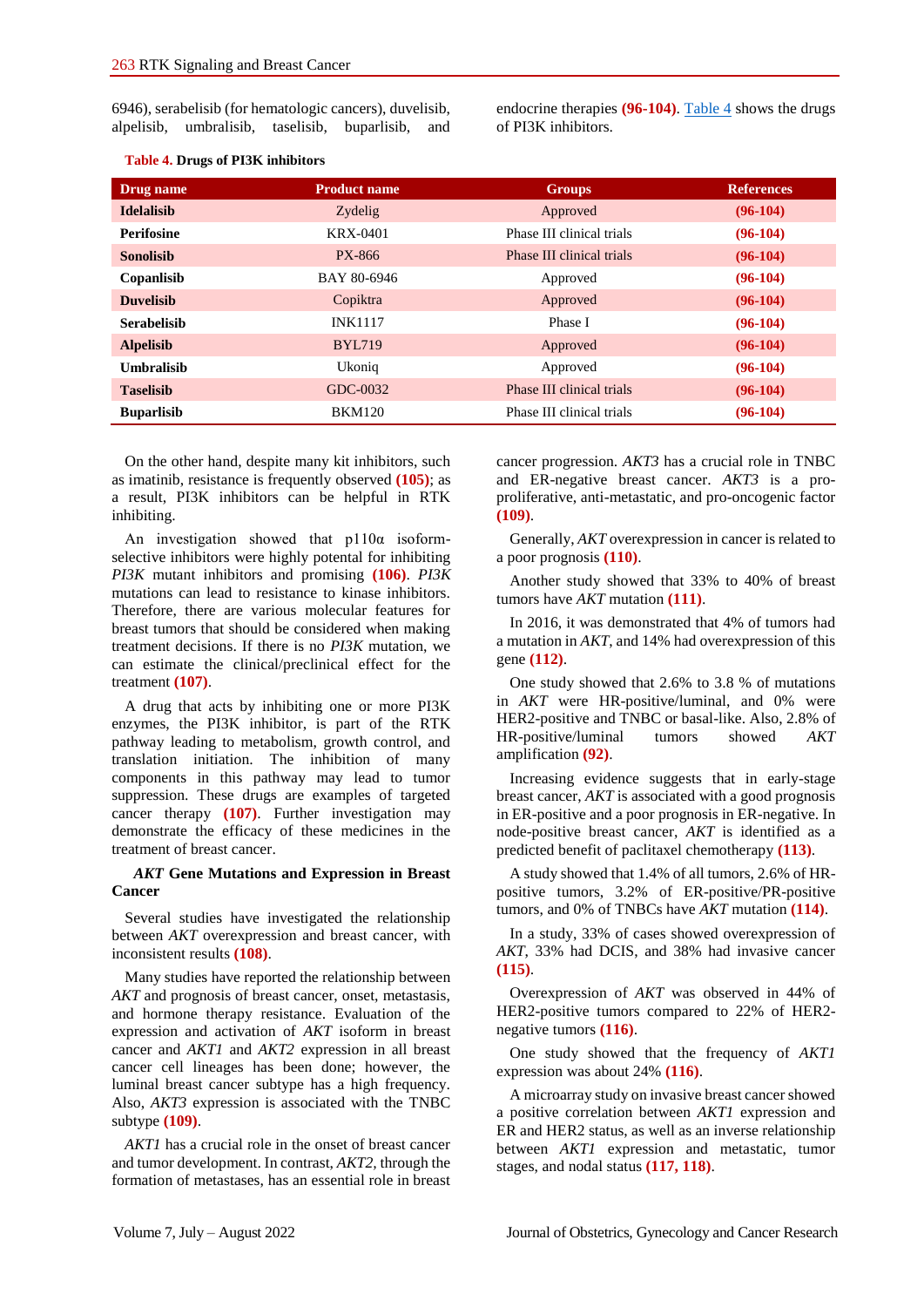Immunohistochemical staining showed that 24% of tumors were associated with *AKT1* and 4% with *AKT2* **(117)**.

In other breast cancer tissues, HER2 expression was associated with overexpression of *AKT2*, but not *AKT1*; also, *AKT2* protein overexpression was found in a breast cancer cell line by ectopic expression HER2 **(116)**.

Gene amplification of *AKT2* was found in 3% of tumors in a breast cancer study **(119)**.

Based on a study, an increase in the copy number gene of *AKT2* was observed in 2.8% to 4% of breast cancer tumors. **(117, 119)**.

In metastatic HER2-positive breast cancer, AKT1 and AKT2 overexpression levels were 12.2% and 35.1% **(120)**.

In breast cancer tissue, *AKT3* is overexpressed compared to the adjacent normal breast tissue **(121)**. The findings of this study did not show a significant relationship between its expression and hormone status, but *AKT3* was expressed in TNBCs **(122, 123)**.

*AKT3* is amplified in 28% of breast cancers, according to The Cancer Genome Atlas (TCGA) **(124)**.

Based on TCGA, the importance of *AKT3* in TNBC was the amplification of this gene in 14% of TNBCs and 3% of luminal breast cancers, and overexpression of mRNA was found in 21% of TNBCs and 2% of luminal breast cancers **(125)**.

Also, the increased copy number of the *AKT3* gene was seen in TNBC **(126)**.

[Table 5](#page-6-0) shows a classification of studies performed.

<span id="page-6-0"></span>

| Table 5. AKT variations and expression in various breast cancer types |  |  |  |
|-----------------------------------------------------------------------|--|--|--|
|-----------------------------------------------------------------------|--|--|--|

| <b>Type</b>          | <b>Overexpression</b> | <b>CNV</b>               | <b>Exon mutation</b> | <b>References</b>                   |
|----------------------|-----------------------|--------------------------|----------------------|-------------------------------------|
| All types            | 4-38%                 | $2.8 - 28%$              | $1.4 - 40%$          | $(110-112, 114-117, 119, 121, 124)$ |
| <b>TNBC</b>          | 21%                   | 14%                      | 0                    | (92,109,114,122,123,125,126)        |
| <b>ER-positive</b>   | 76%                   | $\overline{\phantom{a}}$ | 3.2%                 | (114)                               |
| <b>HER2-positive</b> | 12.2-44%              | $\overline{\phantom{a}}$ | $0\%$                | $(92, 116 - 118, 120)$              |
| <b>HER2-negative</b> | 22%                   | $\overline{\phantom{a}}$ | -                    | $(116-118)$                         |

#### **Akt Inhibitors**

Akt inhibitors can be helpful to treat cancers due to the Akt functions mentioned earlier. Several Akt inhibitors are currently in the clinical trial stage **(127)**.

The findings obtained from the Akt inhibitor process were associated with adenosine triphosphate (ATP) competitive factors with different approaches using allosteric sites to suppress a very structural similarity between Akt isoforms in the catalytic domain and regardable structural analogy to the cytoplasmic serine/threonine kinase family. This process resulted in finding inhibitors with higher specificity, decreased toxicity, and fewer side effects. The second-generation Akt inhibitors are chemically reactive using a Michael acceptance pattern to target the nucleophilic cysteines in the catalytic activation loop **(128)**.

All of the major components of the RTK pathway, including Akt, are being studied in depth in order to develop targeted therapies **(129)**.

In 2011, phase 1 of the MK-2206 study on advanced solid tumors was reported **(130)**. Several phase II

studies have also been conducted on numerous cancer types **(131)**.

In 2013, the results of the AZD5363 phase I study in solid tumors were reported **(132)**. Also, a study of AZD5363 with olaparib was reported in 2016 **(133)**.

In another study, ipatasertib is in phase II trials for TNBC **(134)**.

Triciribine (TCN) or triciribine phosphate (TCN-P) monotherapy is used for solid tumors, such as breast cancer. However, clinical efficacy is limited due to toxicity **(135)**.

GSK2110183 (afuresertib) is an orally available ATP-competitive and pan-AKT kinase inhibitor. It attenuated the phosphorylation levels of various Akt substrates (FOXO and caspase-9) in breast cancer **(136)**[. Table 6](#page-6-1) shows the drugs of Akt inhibitors.

However, Akt inhibitors alone almost demonstrate limited clinical activity. Then, combinatorial treatments are helpful for Akt inhibitors.

<span id="page-6-1"></span>

|  |  |  |  |  |  | Table 6. Drugs of Akt inhibitors |
|--|--|--|--|--|--|----------------------------------|
|--|--|--|--|--|--|----------------------------------|

| Drug name          | <b>Product name</b> | <b>Groups</b>            | <b>References</b> |
|--------------------|---------------------|--------------------------|-------------------|
| <b>MK-2206</b>     | $-$                 | Phase II clinical trials | $(130-131)$       |
| Capivasertib       | AZD5363             | Phase I                  | $(132-133)$       |
| <b>Ipatasertib</b> | PX-866              | Phase II clinical trials | (134)             |
| Afuresertib        | GSK2110183          | Phase I                  | (136)             |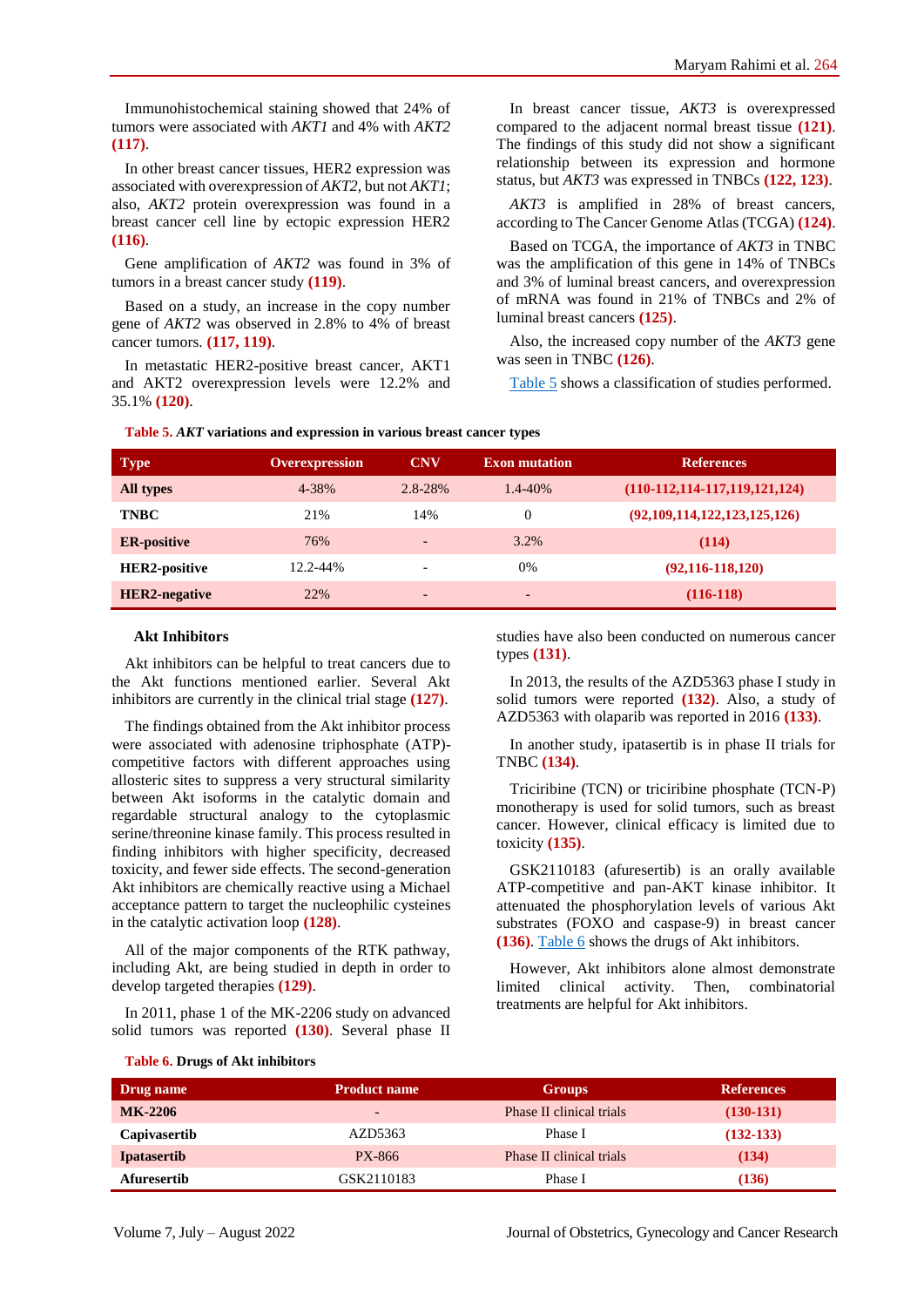## **Conclusion**

The findings revealed that *KIT*, *PI3K*, and *AKT* genes might have a role in cancer progression, especially in the development of sporadic breast cancer. These genes affect clinicopathological variables, such as angiogenesis (CD34), stage, grade, HER2, and ER. On the other hand, these genes alone can directly lead to the development of breast cancer because they start many critical pathways.

Studies have been conducted in some populations, such as Europe, Asia, America, etc., and the subtypes of different breast cancers.

Several tyrosine kinase inhibitors are currently used as drugs in other cancers to suppress these genes; accordingly, they can be used to treat and suppress the subtypes of different breast cancers, especially TNBC, with no common tissue markers in the future. Also, administering the inhibitors of these genes can suppress sporadic breast cancer.

Also, this matter is crucial that mutations in these pathway genes can cause resistance to tyrosine kinase drugs.

In this regard, more detailed studies are needed to confirm these findings and better understand and manage breast cancer patients.

## **Acknowledgments**

The authors thank all those who helped them writing this article.

## **Conflict of Interest**

The authors declared no conflict of interest.

## **References**

- 1. Breast Cancer. NCI. Archived from the original on 25 June 2014. Retrieved 29 June 2014.
- 2. Breast Cancer Treatment. NCI. 23 May 2014. Archived from the original on 5 July 2014. Retrieved 29 June 2014.
- 3. World Cancer Report. World Health Organization. Chapter 5.2. 2014.
- 4. Patani N, Martin LA, Dowsett M. Biomarkers for the clinical management of breast cancer: international perspective. Int J Cancer. 2013;133:1-13. [\[DOI:10.1002/ijc.27997\]](https://doi.org/10.1002/ijc.27997) [\[PMID\]](https://www.ncbi.nlm.nih.gov/pubmed/23280579)
- 5. Sever R, Brugge S. Signal Transduction in Cancer. Cold Spring Harbor Laboratory Press. 2017;5(4): a006098. [\[DOI:10.1101/cshperspect.a006098\]](https://doi.org/10.1101/cshperspect.a006098) [\[PMID\]](https://www.ncbi.nlm.nih.gov/pubmed/25833940) [\[PMCID\]](http://www.ncbi.nlm.nih.gov/pmc/articles/PMC4382731)
- 6. Shimizu K, Oku N. Cancer anti-angiogenic therapy. Biol Pharm Bull. 2004;27:599-605. [\[DOI:10.1248/bpb.27.599\]](https://doi.org/10.1248/bpb.27.599) [\[PMID\]](https://www.ncbi.nlm.nih.gov/pubmed/15133229)
- 7. Pasche B. Cancer Genetics (Cancer Treatment and Research). Berlin: Springer; 2010. p.19-20. [\[DOI:10.1007/978-1-4419-6033-7\]](https://doi.org/10.1007/978-1-4419-6033-7) [\[PMID\]](https://www.ncbi.nlm.nih.gov/pubmed/20698080)
- 8. Gage M, Wattendorf D, Henry LR. Translational advances regarding hereditary breast cancer syndromes. J Surg Oncol. 2012;105(5):444-51. [\[DOI:10.1002/jso.21856\]](https://doi.org/10.1002/jso.21856) [\[PMID\]](https://www.ncbi.nlm.nih.gov/pubmed/22441895)
- 9. Kolata, G. Genetic Study Finds 4 Distinct Variations of Breast Cancer. The New York Times. Archived from the original on 24 September 2012. Retrieved 23 September 2012.
- 10. Lee A, Arteaga C. 32nd Annual CTRC-AACR San Antonio Breast Cancer Symposium. Sunday Morning Year-End Review. 2009; Archived from the original (PDF) on 13 August 2013.
- 11. King D, Yeomanson D, Bryant HE. PI3King the Lock: Targeting the PI3K/Akt/mTOR Pathway as a Novel Therapeutic Strategy in Neuroblastoma. J Pediatr Hematol/Oncol. 2015;37(4):245-51. [\[DOI:10.1097/MPH.0000000000000329\]](https://doi.org/10.1097/MPH.0000000000000329) [\[PMID\]](https://www.ncbi.nlm.nih.gov/pubmed/25811750)
- 12. Peltier J, O'Neill A, Schaffer DV. PI3K/Akt and CREB regulate adult neural hippocampal progenitor proliferation and differentiation. Dev Neurobiol. 2007;67(10):1348-61. [\[DOI:10.1002/dneu.20506\]](https://doi.org/10.1002/dneu.20506) [\[PMID\]](https://www.ncbi.nlm.nih.gov/pubmed/17638387)
- 13. Arock M, Sotlar K, Akin C, Broesby-Olsen S, Hoermann G, Escribano L, et al. KIT mutation analysis in mast cell neoplasms: recommendations of the European Competence Network on Mastocytosis. Leukemia. 2015;29(6):1223-32. [\[DOI:](%22https:/doi.org/10.1097/01.pai.0000173054.83414.22.) [10.1097/01.pai.0000173054.83414.22. \]](%22https:/doi.org/10.1097/01.pai.0000173054.83414.22.)
- 14. Kitamura Y, Hirota S. Kit as a human oncogenic tyrosine kinase. Cell Mol Life Sci. 2004; 61:2924- 31. [\[DOI:10.1007/s00018-004-4273-y\]](https://doi.org/10.1007/s00018-004-4273-y) [\[PMID\]](https://www.ncbi.nlm.nih.gov/pubmed/15583854)
- 15. Yarden Y, Kuang WJ, Yang‐Feng T, Coussens L, Munemitsu S, Dull TJ, et al. Human protooncogene c-kit: a new cell surface receptor tyrosine kinase for an unidentified ligand. EMBO J. 1987;6:3341-51. [\[DOI:10.1002/j.1460-](https://doi.org/10.1002/j.1460-2075.1987.tb02655.x) [2075.1987.tb02655.x\]](https://doi.org/10.1002/j.1460-2075.1987.tb02655.x) [\[PMID\]](https://www.ncbi.nlm.nih.gov/pubmed/2448137) [\[PMCID\]](http://www.ncbi.nlm.nih.gov/pmc/articles/PMC553789)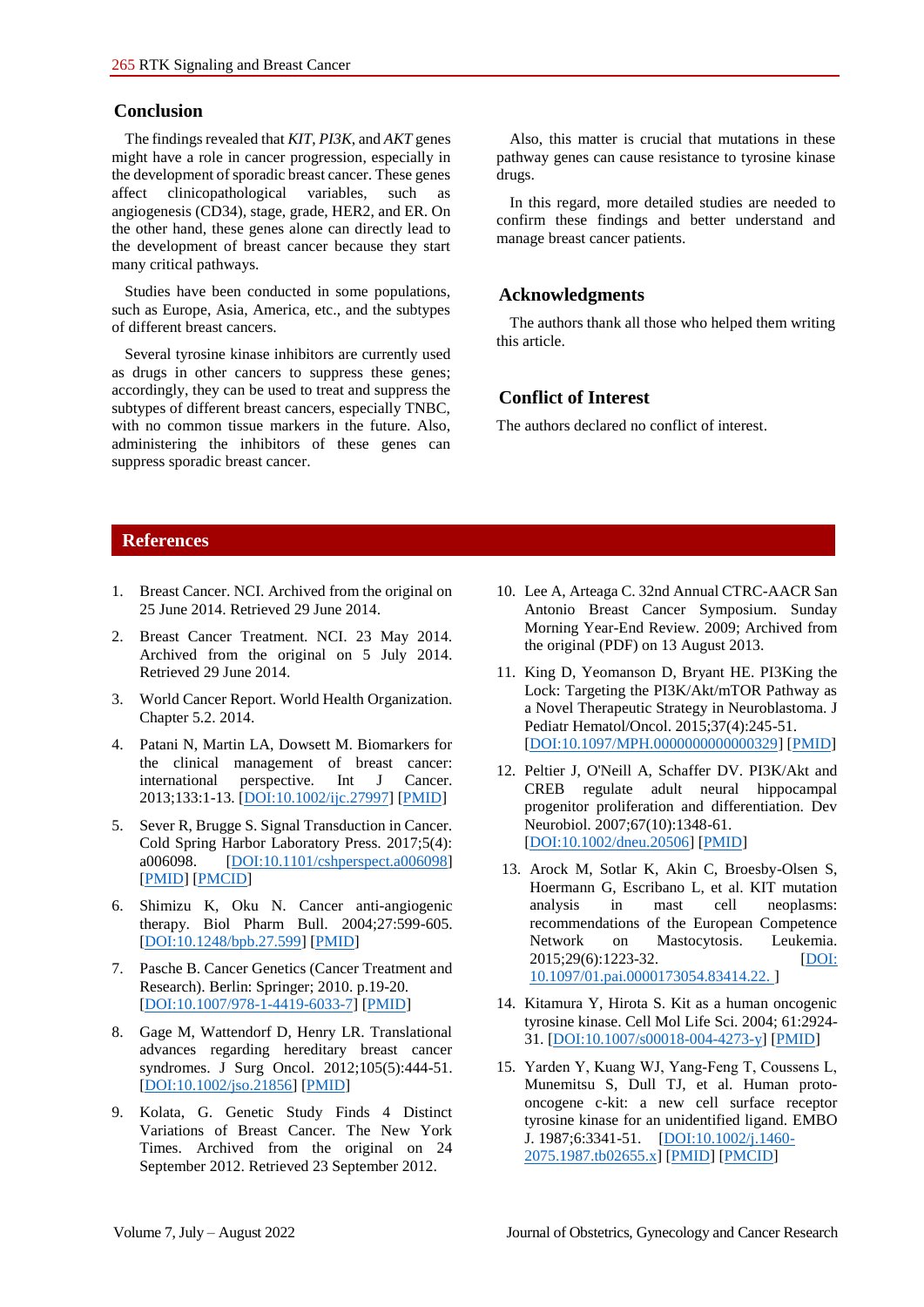16. Spritz RA, Strunk KM, Lee ST, Lu-Kuo JM, Ward DC, Le Paslier D, et al. A YAC contig spanning a cluster of human type III receptor protein tyrosine kinase genes (PDGFRA-KIT-KDR) in<br>chromosome segment 4q12. Genomics. chromosome segment 1994;22(2):431-6.

[\[DOI:10.1006/geno.1994.1405\]](https://doi.org/10.1006/geno.1994.1405) [\[PMID\]](https://www.ncbi.nlm.nih.gov/pubmed/7528718)

- 17. Tuveson D, Willis N, Jacks T, Gri J, Singer S. STI571 inactivation of the gastrointestinal stromal tumor c-KIToncoprotein: biological and clinical implications. Oncogene. 2001;20:5054-8. [\[DOI:10.1038/sj.onc.1204704\]](https://doi.org/10.1038/sj.onc.1204704) [\[PMID\]](https://www.ncbi.nlm.nih.gov/pubmed/11526490)
- 18. Orsenigo M, Brich S, Riva C, Conca E, Bertulli R, Dileo P, et al. Fluorescence in situ hybridization analysis and immunophenotyping ofc-Kit/PDGFRA and Bcl-2 expression in gastrointestinal stromal tumors. Anal Quant CytolHistol. 2010;32(4):225-33.
- 19. Antonescu C, Romeo S, Zhang L, Nafa K, Hornick J, Nielsen G, et al. Dedifferentiation in Gastrointestinal Stromal Tumor to an Anaplastic KIT Negative Phenotype - a Diagnostic Pitfall. Morphologic and Molecular Characterization of 8 Cases Occurring either de-novo or after Imatinib Therapy. Am J Surg Pathol. 2013;37(3):385-92. [\[DOI:10.1097/PAS.0b013e31826c1761\]](https://doi.org/10.1097/PAS.0b013e31826c1761) [\[PMID\]](https://www.ncbi.nlm.nih.gov/pubmed/23348204) [\[PMCID\]](http://www.ncbi.nlm.nih.gov/pmc/articles/PMC3728887)
- 20. Malaise M, Steinbach D, Corbacioglu S. Clinical implications of c-Kit mutations in acute myelogenous leukemia. Find out how to access preview-only content. Curr Hematol Malig Rep. 2009;4(2):77-82. [\[DOI:10.1007/s11899-009-](https://doi.org/10.1007/s11899-009-0011-8) [0011-8\]](https://doi.org/10.1007/s11899-009-0011-8) [\[PMID\]](https://www.ncbi.nlm.nih.gov/pubmed/20425418)
- 21. Renneville A, Roumier C, Biggio V, Nibourel O, Boissel N, Fenaux P, et al. Cooperating gene mutations in acute myeloid leukemia: a review of the literature. Leukemia. 2008;22:915-31. [\[DOI:10.1038/leu.2008.19\]](https://doi.org/10.1038/leu.2008.19) [\[PMID\]](https://www.ncbi.nlm.nih.gov/pubmed/18288131)
- 22. Beadling C, Jacobson-Dunlop E, Hodi FS, Le C, Warrick A, Patterson J, et al. KIT gene mutations and copy number in melanoma subtypes. Clin Cancer Res. 2008;14(21):6821-8. [\[DOI:10.1158/1078-0432.CCR-08-0575\]](https://doi.org/10.1158/1078-0432.CCR-08-0575) [\[PMID\]](https://www.ncbi.nlm.nih.gov/pubmed/18980976)
- 23. Entrez Gene: PIK3CA
- 24. Samuels Y, Waldman T. Rommel C, Vanhaesebroeck B, Vogt PK, eds. Oncogenic mutations of PIK3CA in human cancers. Current Topics in Microbiology and Immunology. Berlin, Heidelberg: Springer. 2010. p.21-41. [\[DOI:10.1007/82\\_2010\\_68\]](https://doi.org/10.1007/82_2010_68) [\[PMID\]](https://www.ncbi.nlm.nih.gov/pubmed/20535651) [\[PMCID\]](http://www.ncbi.nlm.nih.gov/pmc/articles/PMC3164550)
- 25. Ogino S, Lochhead P, Giovannucci E, Meyerhardt JA, Fuchs CS, Chan AT. Discovery of colorectal cancer PIK3CA mutation as a potential predictive biomarker: power and promise of molecular pathological epidemiology. Oncogene.

2013;33:2949-55. [\[DOI:10.1038/onc.2013.244\]](https://doi.org/10.1038/onc.2013.244) [\[PMID\]](https://www.ncbi.nlm.nih.gov/pubmed/23792451) [\[PMCID\]](http://www.ncbi.nlm.nih.gov/pmc/articles/PMC3818472)

- 26. Genetics T. AKT Function and Oncogenic Activity" (PDF). Scientific Report. Fox Chase Cancer Center. 2005. Archived from the original (PDF) on 2010-06-04. Retrieved 2013-01-23.
- 27. Lindhurst MJ, Sapp JC, Teer JK, Johnston JJ, Finn EM, Peters K, et al. A mosaic activating mutation in AKT1 associated with the Proteus syndrome. N Engl J Med. 2011;365(7):611-9. [\[PMCID\]](http://www.ncbi.nlm.nih.gov/pmc/articles/PMC3170413) [\[DOI:10.1056/NEJMoa1104017\]](https://doi.org/10.1056/NEJMoa1104017) [\[PMID\]](https://www.ncbi.nlm.nih.gov/pubmed/21793738)
- 28. Chen J, Somanath PR, Razorenova O, Chen WS, Hay N, Bornstein P, et al. Akt1 regulates pathological angiogenesis, vascular maturation and permeability in vivo. Nature Med. 2005;11(11):1188-96. [\[DOI:10.1038/nm1307\]](https://doi.org/10.1038/nm1307) [\[PMID\]](https://www.ncbi.nlm.nih.gov/pubmed/16227992) [\[PMCID\]](http://www.ncbi.nlm.nih.gov/pmc/articles/PMC2277080)
- 29. Somanath PR, Razorenova OV, Chen J, Byzova TV. Akt1 in endothelial cell and angiogenesis. Cell Cycle. 2006;5(5):512-8. [\[DOI:10.4161/cc.5.5.2538\]](https://doi.org/10.4161/cc.5.5.2538) [\[PMID\]](https://www.ncbi.nlm.nih.gov/pubmed/16552185) [\[PMCID\]](http://www.ncbi.nlm.nih.gov/pmc/articles/PMC1569947)
- 30. Hsu PP, Kang SA, Rameseder J, Zhang Y, Ottina KA, Lim D, et al. The mTOR-regulated phosphoproteome reveals a mechanism of mTORC1-mediated inhibition of growth factor signaling. Science. 2011;332(6035):1317-22. [\[DOI:10.1126/science.1199498\]](https://doi.org/10.1126/science.1199498) [\[PMID\]](https://www.ncbi.nlm.nih.gov/pubmed/21659604) [\[PMCID\]](http://www.ncbi.nlm.nih.gov/pmc/articles/PMC3177140)
- 31. Lindhurst MJ, Sapp JC, Teer JK, Johnston JJ, Finn EM, Peters K, et al. A mosaic activating mutation in AKT1 associated with the Proteus syndrome. N. Engl. J. Med. 2011;365(7):611-9.
- 32. Vandenbark GR, DeCastro CM, Taylor H, Kaufman E. Cloning and structural analysis of the human c-kit gene. Oncogene. 1992;7:1259-66.
- 33. Giebel LB, Strunk KM, Holmes SA, Spritz RA. Organization and nucleotide sequence of the human KIT (mast/stem cell growth factor receptor) proto-oncogene. Oncogene. 1992;7(11):2207-17.
- 34. Longley BJ, Reguera MJ, Ma Y. Classes of c-KIT activating mutations: proposed mechanisms of action and implications for disease classification and therapy. Leuk Res. 2001;25(7):571-6. [\[DOI:10.1016/S0145-2126\(01\)00028-5\]](https://doi.org/10.1016/S0145-2126(01)00028-5)
- 35. Kitamura Y, Hirota S. Kit as a human oncogenic tyrosine kinase. Cell Mol Life Sci. 2004;61:2924- 31. [\[DOI:10.1007/s00018-004-4273-y\]](https://doi.org/10.1007/s00018-004-4273-y) [\[PMID\]](https://www.ncbi.nlm.nih.gov/pubmed/15583854)
- 36. Miettinen M, Lasota J. Gastrointestinal stromal tumors: definition, occurrence, pathology, differential diagnosis, and molecular genetics. Pol J Pathol. 2003;54:3-24.
- 37. Miettinen M, Lasota J. KIT (CD117): a review on expression in normal and neoplastic tissues, and mutations and their clinicopathologic correlation. Appl Immunohistochem Molecular Morphol.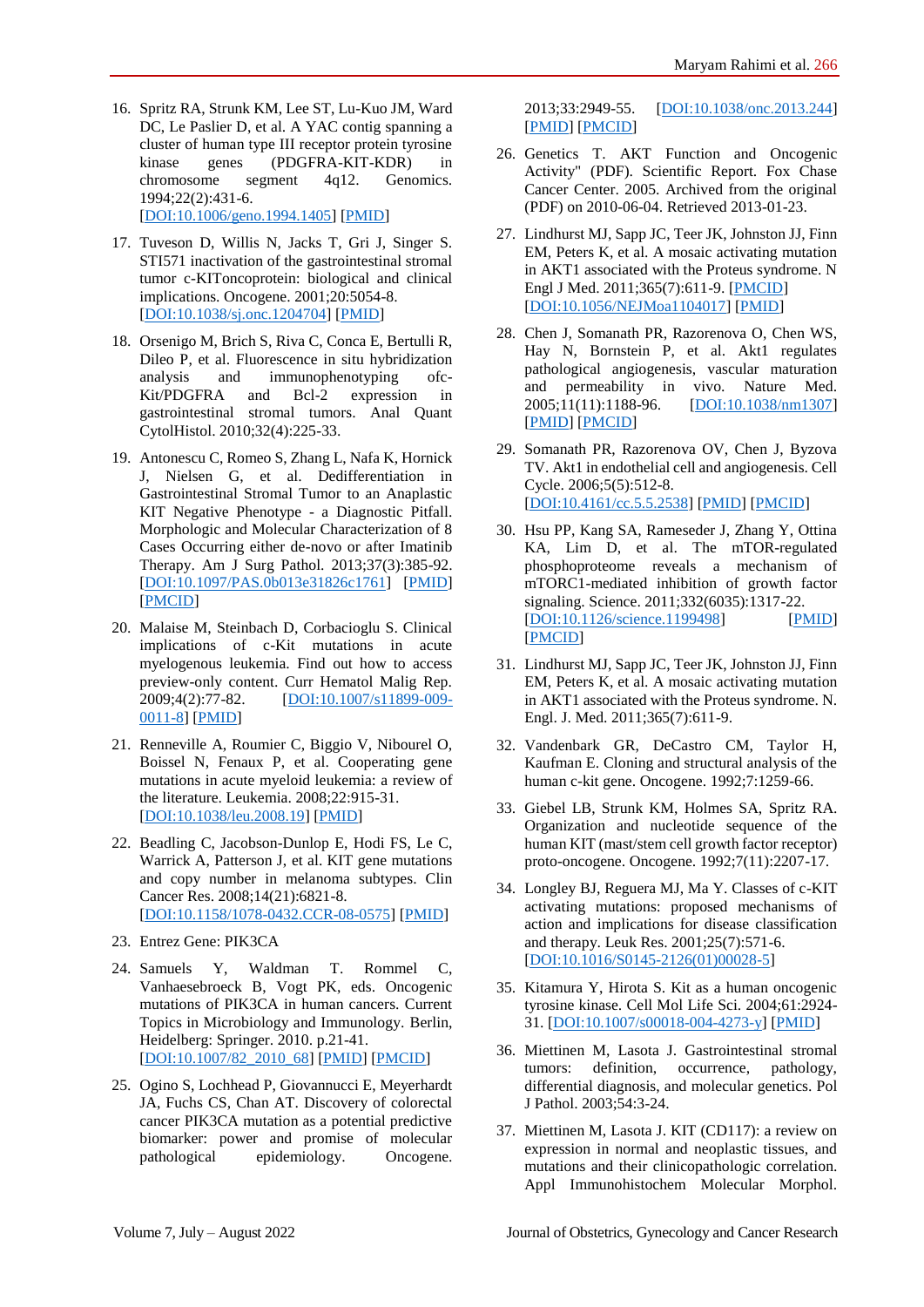2005;13(3):205-20. [\[DOI:10.1097/01.pai.0000173054.83414.22\]](https://doi.org/10.1097/01.pai.0000173054.83414.22) [\[PMID\]](https://www.ncbi.nlm.nih.gov/pubmed/16082245)

- 38. Natali PG, Nicotra MR, Sures I, Mottolese M, Botti C, Ullrich A. Breast cancer is associated with loss of the c-kit oncogene product. Int J Cancer.1992; 52:713-7. [\[DOI:10.1002/ijc.2910520508\]](https://doi.org/10.1002/ijc.2910520508) [\[PMID\]](https://www.ncbi.nlm.nih.gov/pubmed/1385336)
- 39. Chui X, Egami H, Yamashita J, Kurizaki T, Ohmachi H, Yamamoto S, et al. Immunohistochemical expression of the c-kit proto-oncogene product in human malignant and non-malignant breast tissues. Br J Cancer. 1996;73(10):1233-6. [\[DOI:10.1038/bjc.1996.236\]](https://doi.org/10.1038/bjc.1996.236) [\[PMID\]](https://www.ncbi.nlm.nih.gov/pubmed/8630284) [\[PMCID\]](http://www.ncbi.nlm.nih.gov/pmc/articles/PMC2074515)
- 40. Rahimi M, Behjati F, Reza KK, Karimlou M, Keyhani E. The Relationship between KIT Copy Number Variation, Protein Expression, and Angiogenesis in Sporadic Breast Cancer. Rep Biochem Mol Biol. 2020;9(1):40-9. [\[DOI:10.29252/rbmb.9.1.40\]](https://doi.org/10.29252/rbmb.9.1.40) [\[PMID\]](https://www.ncbi.nlm.nih.gov/pubmed/32821750) [\[PMCID\]](http://www.ncbi.nlm.nih.gov/pmc/articles/PMC7424421)
- 41. Hill PA. c-kit expression in adenoid cystic carcinoma of the breast. Pathology. 2004;36:362- 4. [\[DOI:10.1080/00313020410001721537\]](https://doi.org/10.1080/00313020410001721537) [\[PMID\]](https://www.ncbi.nlm.nih.gov/pubmed/15370139)
- 42. Natali PG, Nicotra MR, Sures I, Santoro E, Bigotti A, Ullrich A. Expression of c-kit receptor in normal and transformed human nonlymphoid tissues. Cancer Res. 1992;52(22):6139-43.
- 43. Matsuda R, Takahashi T, Nakamura S, Sekido Y, Nishida K, Seto M, et al. Expression of the c-kit protein in human solid tumors and in corresponding fetal and adult normal tissues. Am J Pathol. 1993;142(1):339.
- 44. Tsuura Y, Hiraki H, Watanabe K, Suzuki T, Igarashi S, Shimamura K, et al. Preferential localization of c-kit product in tissue mast cells, basal cells of skin, epithelial cells of breast, small cell lung carcinoma and seminoma/dysgerminoma in human: immunohistochemical study on formalin-fixed, paraffin-embedded tissues. Virchows Archiv. 1994;424(2):135-41. [\[DOI:10.1007/BF00193492\]](https://doi.org/10.1007/BF00193492) [\[PMID\]](https://www.ncbi.nlm.nih.gov/pubmed/7514077)
- 45. Lammie A, Drobnjak M, Gerald W, Saad A, Cote R, Cordon-Cardo C. Expression of c-kit and kit ligand proteins in normal human tissues. J Histochem Cytochem. 1994;42(11):1417-25. [\[DOI:10.1177/42.11.7523489\]](https://doi.org/10.1177/42.11.7523489) [\[PMID\]](https://www.ncbi.nlm.nih.gov/pubmed/7523489)
- 46. Maeda HI, Yamagata A, Nishikawa S, Yoshinaga KA, Kobayashi SH, Nishi KA, et al. Requirement of c-kit for development of intestinal pacemaker system. Development. 1992;116(2):369-75. [\[DOI:10.1242/dev.116.2.369\]](https://doi.org/10.1242/dev.116.2.369) [\[PMID\]](https://www.ncbi.nlm.nih.gov/pubmed/1283735)
- 47. Hulzinga JD, Thuneberg L, Klüppel M, Malysz J, Mikkelsen HB, Bernstein A. W/kit gene required for interstitial cells of Cajal and for intestinal

pacemaker activity. Nature. 1995;373(6512):347- 9. [\[DOI:10.1038/373347a0\]](https://doi.org/10.1038/373347a0) [\[PMID\]](https://www.ncbi.nlm.nih.gov/pubmed/7530333)

- 48. Liu J, Liu X, Feng X, Liu J, Lv S, Zhang W, et al. C-kit overexpression correlates with KIT gene copy numbers increases in phyllodes tumors of the breast. Breast Cancer Res Treat. 2015;149(2):395- 401. [\[DOI:10.1007/s10549-014-3214-1\]](https://doi.org/10.1007/s10549-014-3214-1) [\[PMID\]](https://www.ncbi.nlm.nih.gov/pubmed/25534827)
- 49. Zhu Y, Wang Y, Guan B, Rao Q, Wang J, Ma H, et al. C-kit and PDGFRA gene mutations in triple negative breast cancer. Int J Clin Exp Pathol. 2014;7(7):4280.
- 50. Carvalho S, e Silva AO, Milanezi F, Ricardo S, Leitão D, Amendoeira I, et al. c-KIT and PDGFRA in breast phyllodes tumours: overexpression without mutations?. J Clin Pathol. 2004;57(10):1075-9. [\[PMCID\]](http://www.ncbi.nlm.nih.gov/pmc/articles/PMC1770449) [\[DOI:10.1136/jcp.2004.016378\]](https://doi.org/10.1136/jcp.2004.016378) [\[PMID\]](https://www.ncbi.nlm.nih.gov/pubmed/15452163)
- 51. Johansson I, Aaltonen KE, Ebbesson A, Grabau D, Wigerup C, Hedenfalk I, et al. Increased gene copy number of KIT and VEGFR2 at 4q12 in primary breast cancer is related to an aggressive phenotype and impaired prognosis. Genes, Chromosomes Cancer. 2012;51(4):375-83. [\[DOI:10.1002/gcc.21922\]](https://doi.org/10.1002/gcc.21922) [\[PMID\]](https://www.ncbi.nlm.nih.gov/pubmed/22170730)
- 52. Rahimi M, Behjat F, Taheri N, Hosseini S, Khorshid HR, Moghaddam FA, et al. Correlation between important genes of mTOR pathway (PI3K and KIT) in Iranian women with sporadic breast cancer. Med J I R Iran. 2018;32:135. [\[DOI:10.14196/mjiri.32.135\]](https://doi.org/10.14196/mjiri.32.135) [\[PMID\]](https://www.ncbi.nlm.nih.gov/pubmed/30815430) [\[PMCID\]](http://www.ncbi.nlm.nih.gov/pmc/articles/PMC6387810)
- 53. Rahimi M, Keyhani E, Behjati F. The Relation between Exon Variations of KIT Gene and Clinical Pathological Factors of Breast Cancer. J Obstet Gynecol Cancer Res. 2020;5(4):137-48. [\[DOI:10.30699/jogcr.5.4.137\]](https://doi.org/10.30699/jogcr.5.4.137)
- 54. Hussain SR, Naqvi H, Ahmed F, Babu SG, Bansal C, Mahdi F. Identification of the c-kit gene mutations in biopsy tissues of mammary gland carcinoma tumor. J Egypt Natl Canc Inst. 2012;24(2):97-103. [\[DOI:10.1016/j.jnci.2011.10.003\]](https://doi.org/10.1016/j.jnci.2011.10.003) [\[PMID\]](https://www.ncbi.nlm.nih.gov/pubmed/23582602)
- 55. Atay S, Banskota S, Crow J, Sethi G, Rink L, Godwin AK. Oncogenic KIT-containing exosomes increase gastrointestinal stromal tumor cell invasion. Proceedings of the National Academy of Sciences. 2014;111(2):711-6. [\[PMCID\]](http://www.ncbi.nlm.nih.gov/pmc/articles/PMC3896203) [\[DOI:10.1073/pnas.1310501111\]](https://doi.org/10.1073/pnas.1310501111) [\[PMID\]](https://www.ncbi.nlm.nih.gov/pubmed/24379393)
- 56. Kondi-Pafiti A, Arkadopoulos N, Gennatas C, Michalaki V, Frangou-Plegmenou M, Chatzipantelis P. Expression of c-kit in common benign and malignant breast lesions. Tumori J. 2010;96(6):978-84. [\[DOI:10.1177/548.6519\]](https://doi.org/10.1177/548.6519) [\[PMID\]](https://www.ncbi.nlm.nih.gov/pubmed/21388062)
- 57. McIntyre A, Summersgill B, Grygalewicz B, Gillis AJ, Stoop J, van Gurp RJ, et al. Amplification and overexpression of the KIT gene is associated with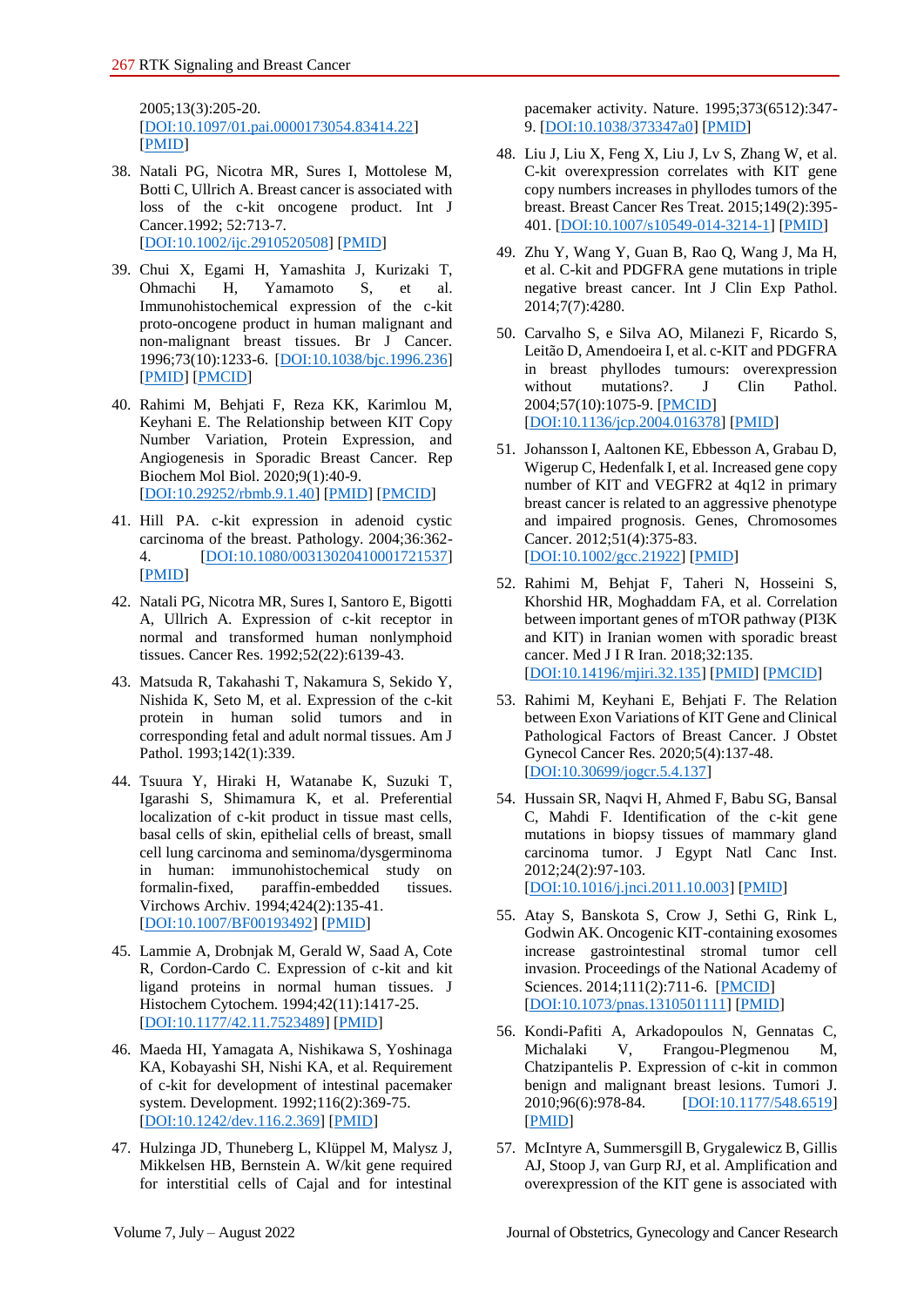progression in the seminoma subtype of testicular germ cell tumors of adolescents and adults. Cancer Res. 2005;65(18):8085-9. [\[DOI:10.1158/0008-](https://doi.org/10.1158/0008-5472.CAN-05-0471) [5472.CAN-05-0471\]](https://doi.org/10.1158/0008-5472.CAN-05-0471) [\[PMID\]](https://www.ncbi.nlm.nih.gov/pubmed/16166280)

- 58. R Diallo, E Ting, O Gluz, A Herr, G Schütt, H Geddert, et al. C-kit expression in high-risk breast cancer subgroup treated with high-dose or conventional dose-dense chemotherapy. Verh Dtsch Ges Pathol. 2006; 90:177-85.
- 59. Diallo R, Rody A, Jackisch C, Ting E. C-KIT expression in ductal carcinoma in situ of the breast: co-expression with HER-2/neu. Hum Pathol. 2006;37(2):205-11. [\[DOI:10.1016/j.humpath.2005.10.015\]](https://doi.org/10.1016/j.humpath.2005.10.015) [\[PMID\]](https://www.ncbi.nlm.nih.gov/pubmed/16426921)
- 60. Tsutsui S, Yasuda K, Suzuki K, Takeuchi H, Nishizaki T, Higashi H, et al. A loss of c-kit expression is associated with an advanced stage and poor prognosis in breast cancer. Br J Cancer. 2006;94(12):1874-8. [\[DOI:10.1038/sj.bjc.6603183\]](https://doi.org/10.1038/sj.bjc.6603183) [\[PMID\]](https://www.ncbi.nlm.nih.gov/pubmed/16721362) [\[PMCID\]](http://www.ncbi.nlm.nih.gov/pmc/articles/PMC2361342)
- 61. Hussain SR, G.Babu S, Raza ST, Singh P. Screening of the c-kit gene missense mutation in invasive ductal carcinoma of breast among north Indian population, Mol Biol Rep. 2012; 39:9139- 44. [\[DOI:10.1007/s11033-012-1786-6\]](https://doi.org/10.1007/s11033-012-1786-6) [\[PMID\]](https://www.ncbi.nlm.nih.gov/pubmed/22729910)
- 62. Poveda A, Garcíadel.Muro X, Lopez Guerrero J, Martínez V, Romero I, Valverde C, et al. GEIS 2013 guidelines for gastrointestinal sarcomas (GIST).Cancer Chemother Pharmacol.2014; 74:883-98. [\[DOI:10.1007/s00280-014-2547-0\]](https://doi.org/10.1007/s00280-014-2547-0) [\[PMID\]](https://www.ncbi.nlm.nih.gov/pubmed/25193432) [\[PMCID\]](http://www.ncbi.nlm.nih.gov/pmc/articles/PMC4209233)
- 63. Heinrich MC, Blanke CD, Druker BJ, Corless CL. Inhibition of KIT tyrosine kinase activity: a novel molecular approach to the treatment of KITpositive malignancies. J Clin Oncol. 2002; 20:1692-703. [\[DOI:10.1200/JCO.2002.20.6.1692\]](https://doi.org/10.1200/JCO.2002.20.6.1692) [\[PMID\]](https://www.ncbi.nlm.nih.gov/pubmed/11896121)
- 64. Demetri GD, Von Mehren M, Blanke CD, Van den Abbeele AD, Eisenberg B, Roberts PJ, et al. Efficacy and safety of imatinib mesylate in advanced gastrointestinal stromal tumors. New Eng J Med. 2002;347(7):472-80. [\[DOI:10.1056/NEJMoa020461\]](https://doi.org/10.1056/NEJMoa020461) [\[PMID\]](https://www.ncbi.nlm.nih.gov/pubmed/12181401)
- 65. Corless CL, Fletcher JA, Heinrich MC. Biology of gastrointestinal stromal tumors. J Clin Oncol. 2004;22:3813-25. [\[DOI:10.1200/JCO.2004.05.140\]](https://doi.org/10.1200/JCO.2004.05.140) [\[PMID\]](https://www.ncbi.nlm.nih.gov/pubmed/15365079)
- 66. Kitamura Y, Hirota S. Kit as a human oncogenic tyrosine kinase. Cell Mol Life Sci. 2004; 61:2924- 31. [\[DOI:10.1007/s00018-004-4273-y\]](https://doi.org/10.1007/s00018-004-4273-y) [\[PMID\]](https://www.ncbi.nlm.nih.gov/pubmed/15583854)
- 67. Debiec-Rychter M, Cools J, Dumez H, et al. Mechanisms of resistance to imatinib mesylate in gastrointestinal stromal tumors and activity of the PKC412 inhibitor against imatinib-resistant mutants. Gastroenterology. 2005;128:270-9. [\[DOI:10.1053/j.gastro.2004.11.020\]](https://doi.org/10.1053/j.gastro.2004.11.020) [\[PMID\]](https://www.ncbi.nlm.nih.gov/pubmed/15685537)
- 68. C. Heinrich M, Marino-Enriquez A, Presnell A, S. Donsky R. Sorafenib Inhibits Many Kinase Mutations Associated with Drug-Resistant Gastrointestinal Stromal Tumors. Mol Cancer Ther. 2012;11(8):1770-80. [\[DOI:10.1158/1535-](https://doi.org/10.1158/1535-7163.MCT-12-0223) [7163.MCT-12-0223\]](https://doi.org/10.1158/1535-7163.MCT-12-0223) [\[PMID\]](https://www.ncbi.nlm.nih.gov/pubmed/22665524) [\[PMCID\]](http://www.ncbi.nlm.nih.gov/pmc/articles/PMC3992122)
- 69. Bronte G, Andreis D, Bravaccini S, Maltoni R. Sorafenib for the treatment of breast cancer. Expert Opin Pharmacother. 2017;18(6):621-30. [\[DOI:10.1080/14656566.2017.1309024\]](https://doi.org/10.1080/14656566.2017.1309024) [\[PMID\]](https://www.ncbi.nlm.nih.gov/pubmed/28335647)
- 70. Huang WS, Metcalf CA, Sundaramoorthi R, Wang Y. Discovery of 3-[2-(imidazo[1,2-b]pyridazin-3yl)ethynyl]-4-methyl-N-{4-[(4-methylpiperazin-1-yl)methyl]-3- (trifluoromethyl)phenyl}benzamide (AP24534), a potent, orally active pan-inhibitor of breakpoint cluster region-abelson (BCR-ABL) kinase including the T315I gatekeeper mutan. J Med Chem. 2010;53(12):4701-19. [\[DOI:10.1021/jm100395q\]](https://doi.org/10.1021/jm100395q) [\[PMID\]](https://www.ncbi.nlm.nih.gov/pubmed/20513156)
- 71. Musumeci F, Greco C, Grossi G, Molinari A, Schenone S. Recent studies on ponatinib in cancers other than chronic myeloid leukemia. Cancers. 2018;10(11):430. [\[DOI:10.3390/cancers10110430\]](https://doi.org/10.3390/cancers10110430) [\[PMID\]](https://www.ncbi.nlm.nih.gov/pubmed/30423915) [\[PMCID\]](http://www.ncbi.nlm.nih.gov/pmc/articles/PMC6267038)
- 72. Mehta M, Griffith J, Panneerselvam J, Babu A, Regorafenib sensitizes human breast cancer cells to radiation by inhibiting multiple kinases and inducing DNA damage, Int J Radiat Biol. 2020; 2;1-12.
- 73. https://innovationessence.com/cancerousdisorders-targeted/ Doctors Treat Deadly Cancerous Disorders with Gene-Guided, Targeted Therapy: Posted on February 16, 2017.
- 74. Engelman JA, Luo J, Cantley LC. The evolution of phosphatidylinositol 3-kinases as regulators of growth and metabolism. Nat Rev Genet. 2006;7: 606-19. [\[DOI:10.1038/nrg1879\]](https://doi.org/10.1038/nrg1879) [\[PMID\]](https://www.ncbi.nlm.nih.gov/pubmed/16847462)
- 75. Samuels Y, Wang Z, Bardelli A, Siliman N, Ptak J, Szabo S, et al. High frequency of mutations of the PIK3CA gene in human cancers. Science. 2004;304:554. [\[DOI:10.1126/science.1096502\]](https://doi.org/10.1126/science.1096502) [\[PMID\]](https://www.ncbi.nlm.nih.gov/pubmed/15016963)
- 76. Bader AG, Kang S, Zhao L, Vogt PK. Oncogenic PI3K deregulates transcription and translation. Nat Rev Cancer. 2005;5:921-9. [\[DOI:10.1038/nrc1753\]](https://doi.org/10.1038/nrc1753) [\[PMID\]](https://www.ncbi.nlm.nih.gov/pubmed/16341083)
- 77. Klarenbeek S, van Miltenburg MH, Jonkers J. Genetically engineered mouse models of PI3K signaling in breast cancer. Mol Oncol. 2013;7(2):146-64. [\[DOI:10.1016/j.molonc.2013.02.003\]](https://doi.org/10.1016/j.molonc.2013.02.003) [\[PMID\]](https://www.ncbi.nlm.nih.gov/pubmed/23478237) [\[PMCID\]](http://www.ncbi.nlm.nih.gov/pmc/articles/PMC5528412)
- 78. Levine DA, Bogomolniy F, Yee CJ, Lash A, Barakat RR, Borgen PI, et al. Frequent mutation of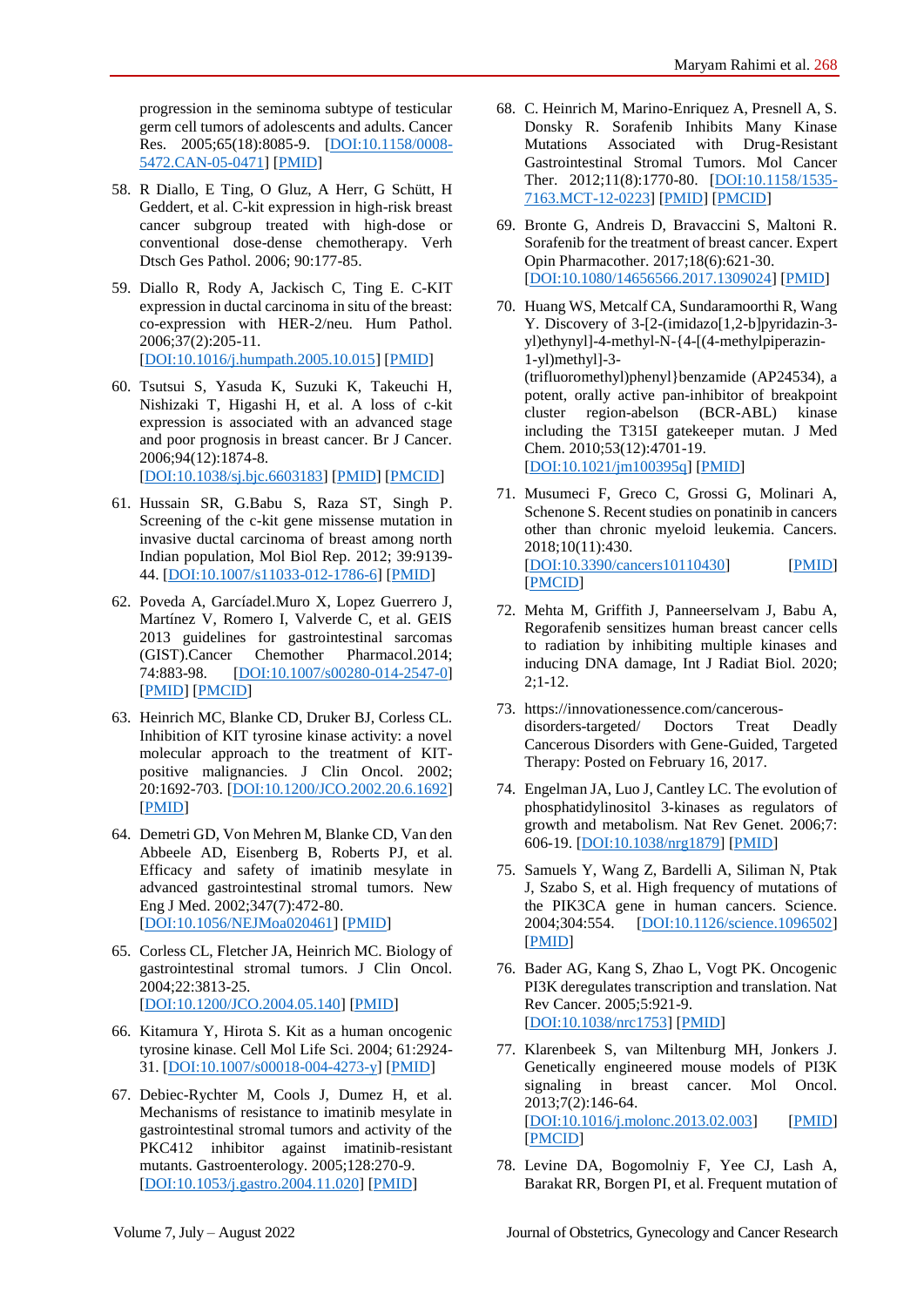the PIK3CA gene in ovarian and breast cancer. Clin Cancer Res. 2005;11:2875-8. [\[DOI:10.1158/1078-0432.CCR-04-2142\]](https://doi.org/10.1158/1078-0432.CCR-04-2142) [\[PMID\]](https://www.ncbi.nlm.nih.gov/pubmed/15837735)

- 79. Isakoff SJ, Engelman JA, Irie HY, Luo J, Brachmann SM, Pearline RV. Cantley LC and Brugge JS: Breast cancer-associated PIK3CA mutations are oncogenic in mammary epithelial cells. Cancer Res. 2005;65:10992-1000. [\[DOI:10.1158/0008-5472.CAN-05-2612\]](https://doi.org/10.1158/0008-5472.CAN-05-2612) [\[PMID\]](https://www.ncbi.nlm.nih.gov/pubmed/16322248)
- 80. Hosseini S, Behjati F, Rahimi M, Taheri N. The relationship between PIK3CA Amplification and P110α Tissue Expression with CD34 Tissue Expression as an Angiogenesis Marker in Iranian Women with Sporadic Breast Cancer. Iran J Pathol. 2018;13(4):447-453.
- 81. Dirican E, Akkiprik M, Özer A. Mutation distributions and clinical correlations of PIK3CA gene mutations in breast cancer. Tumor Biol. 2016;37(6):7033-45. [\[DOI:10.1007/s13277-016-](https://doi.org/10.1007/s13277-016-4924-2) [4924-2\]](https://doi.org/10.1007/s13277-016-4924-2) [\[PMID\]](https://www.ncbi.nlm.nih.gov/pubmed/26921096)
- 82. Liu P, Cheng H, Roberts TM, Zhao JJ. Targeting the phosphoinositide 3-kinase pathway in cancer. Nat Rev Drug Discov. 2009;8:627-44. [\[DOI:10.1038/nrd2926\]](https://doi.org/10.1038/nrd2926) [\[PMID\]](https://www.ncbi.nlm.nih.gov/pubmed/19644473) [\[PMCID\]](http://www.ncbi.nlm.nih.gov/pmc/articles/PMC3142564)
- 83. Saal LH, Holm K, Maurer M, Memeo L, Su T, Wang X, et al. PIK3CAmutations correlate with hormone receptors, nodemetastasis, and ERBB2, and are mutually exclusive with PTEN loss in human breast carcinoma. Cancer Res. 2005; 65:2554-9. [\[DOI:10.1158/0008-5472-CAN-04-](https://doi.org/10.1158/0008-5472-CAN-04-3913) [3913\]](https://doi.org/10.1158/0008-5472-CAN-04-3913) [\[PMID\]](https://www.ncbi.nlm.nih.gov/pubmed/15805248)
- 84. Miled N, Yan Y, Hon WC, Perisic O, Zvelebil M, Inbar Y, et al. Mechanism of two classes of cancer mutations in the phosphoinositide 3-kinase catalytic subunit. Science. 2007;317:239-42. [\[DOI:10.1126/science.1135394\]](https://doi.org/10.1126/science.1135394) [\[PMID\]](https://www.ncbi.nlm.nih.gov/pubmed/17626883)
- 85. Guo RX, Wei LH, Wang JL, Sun PM, Sun XL. Activation of phosphatidylinositol 3-kinaseprotein kinase B (PI3K-PKB) induced by 17betaestradiol in endometrial carcinoma cell (Ishikawa). Zhonghua fu Chan ke za zhi. 2004;39(7):469-73.
- 86. Schuur ER, Loktev AV, Sharma M, Sun Z, Roth RA, Weigel RJ. Ligand-dependent interaction of estrogen receptoralpha with members of the forkhead transcription factor family. J Biol Chem. 2001;276(36):33554-60. [\[DOI:10.1074/jbc.M105555200\]](https://doi.org/10.1074/jbc.M105555200) [\[PMID\]](https://www.ncbi.nlm.nih.gov/pubmed/11435445)
- 87. Generali D, Fox SB, Brizzi MP, Allevi G, Bonardi S, Aguggini S, et al. Down-regulation of phosphatidylinositol 3'-kinase/AKT/molecular target of rapamycin metabolic pathway by primary letrozole-based therapy in human breast cancer. Clin Cancer Res. 2008;14(9):2673-80. [\[DOI:10.1158/1078-0432.CCR-07-1046\]](https://doi.org/10.1158/1078-0432.CCR-07-1046) [\[PMID\]](https://www.ncbi.nlm.nih.gov/pubmed/18451231)
- 88. Campbell M, Allen WE, Sawyer C, Vanhaesebroeck B, Trimble ER. Glucose-

potentiated chemotaxis in human vascular smoothmuscle is dependent on cross-talk between the PI3K and MAPK signaling pathways. Circ Res. 2004;95(4):380-8.

[\[DOI:10.1161/01.RES.0000138019.82184.5d\]](https://doi.org/10.1161/01.RES.0000138019.82184.5d) [\[PMID\]](https://www.ncbi.nlm.nih.gov/pubmed/15242975)

- 89. Miricescu D, Totan A, Stanescu-Spinu II, Badoiu SC, Stefani C, Greabu M. PI3K/AKT/mTOR signaling pathway in breast cancer: From molecular landscape to clinical aspects. Int J Mol Sci. 2021;22(1):173. [\[DOI:10.3390/ijms22010173\]](https://doi.org/10.3390/ijms22010173) [\[PMID\]](https://www.ncbi.nlm.nih.gov/pubmed/33375317) [\[PMCID\]](http://www.ncbi.nlm.nih.gov/pmc/articles/PMC7796017)
- 90. Cancer Genom Atlas Network. [http://cancergenome.nih.gov.](http://cancergenome.nih.gov/) Accessed 13 Sep 2012.
- 91. Martínez-Sáez O, Chic N, Pascual T, Adamo B, Vidal M, Frequency and spectrum of PIK3CA somatic mutations in breast cancer. Breast Cancer Res. 2020;22:45. [\[DOI:10.1186/s13058-020-](https://doi.org/10.1186/s13058-020-01284-9) [01284-9\]](https://doi.org/10.1186/s13058-020-01284-9) [\[PMID\]](https://www.ncbi.nlm.nih.gov/pubmed/32404150) [\[PMCID\]](http://www.ncbi.nlm.nih.gov/pmc/articles/PMC7222307)
- 92. Mosele F, Stefanovska B, Lusque A, et al. Outcome and molecular landscape of patients with PIK3CA-mutated metastatic breast cancer. Ann Oncol. 2019;30:iii47. [\[DOI:10.1093/annonc/mdz100\]](https://doi.org/10.1093/annonc/mdz100)
- 93. Cizkova M, Susini A, Vacher S, Cizeron-Clairac G. PIK3CAmutation impact on survival in breast cancer patients and in ERα, PR and ERBB2-based subgroups. Breast Cancer Res. 2012;14(1):R28. [\[DOI:10.1186/bcr3113\]](https://doi.org/10.1186/bcr3113) [\[PMID\]](https://www.ncbi.nlm.nih.gov/pubmed/22330809) [\[PMCID\]](http://www.ncbi.nlm.nih.gov/pmc/articles/PMC3496146)
- 94. Lee J, Loh K, Yap Y. PI3K/Akt/mTOR inhibitors in breast cancer, Cancer Biol Med. 2015;12:342- 54.
- 95. Rusquec P, Blonz C, Frenel J, Campone M. Targeting the PI3K/Akt/mTOR pathway in estrogen-receptor positive HER2 negative advanced breast cancer, Therapeutic Advances in Medical Oncology. Ther Adv Med Oncol. 2020;12:1758835920940939. [\[PMCID\]](http://www.ncbi.nlm.nih.gov/pmc/articles/PMC7388095) [\[DOI:10.1177/1758835920940939\]](https://doi.org/10.1177/1758835920940939) [\[PMID\]](https://www.ncbi.nlm.nih.gov/pubmed/32782489)
- 96. Hanusch C, Schneeweiss A, Loibl S, Untch M, Paepke S, Kümmel S, et al. Dual blockade with AFatinib and trastuzumab as NEoadjuvant treatment for patients with locally advanced or operable breast cancer receiving taxaneanthracycline containing chemotherapy-DAFNE (GBG-70). Clin Cancer Res. 2015;21(13):2924-31. **[\[DOI:10.1158/1078-](https://doi.org/10.1158/1078-0432.CCR-14-2774)** [0432.CCR-14-2774\]](https://doi.org/10.1158/1078-0432.CCR-14-2774) [\[PMID\]](https://www.ncbi.nlm.nih.gov/pubmed/25825476)
- 97. Druker BJ. Imatinib: a viewpoint by Brian J. Druker Drugs. 2001;61(12):1775-6. [\[PMID\]](https://www.ncbi.nlm.nih.gov/pubmed/11735629) [\[DOI:10.2165/00003495-200161120-00009\]](https://doi.org/10.2165/00003495-200161120-00009)
- 98. Arteaga CL, Moulder SL, Yakes FM. HER (erbB) tyrosine kinase inhibitors in the treatment of breast cancer. Semin Oncol. 2002;3(11):4-10. [\[DOI:10.1053/sonc.2002.34047\]](https://doi.org/10.1053/sonc.2002.34047) [\[PMID\]](https://www.ncbi.nlm.nih.gov/pubmed/12138392)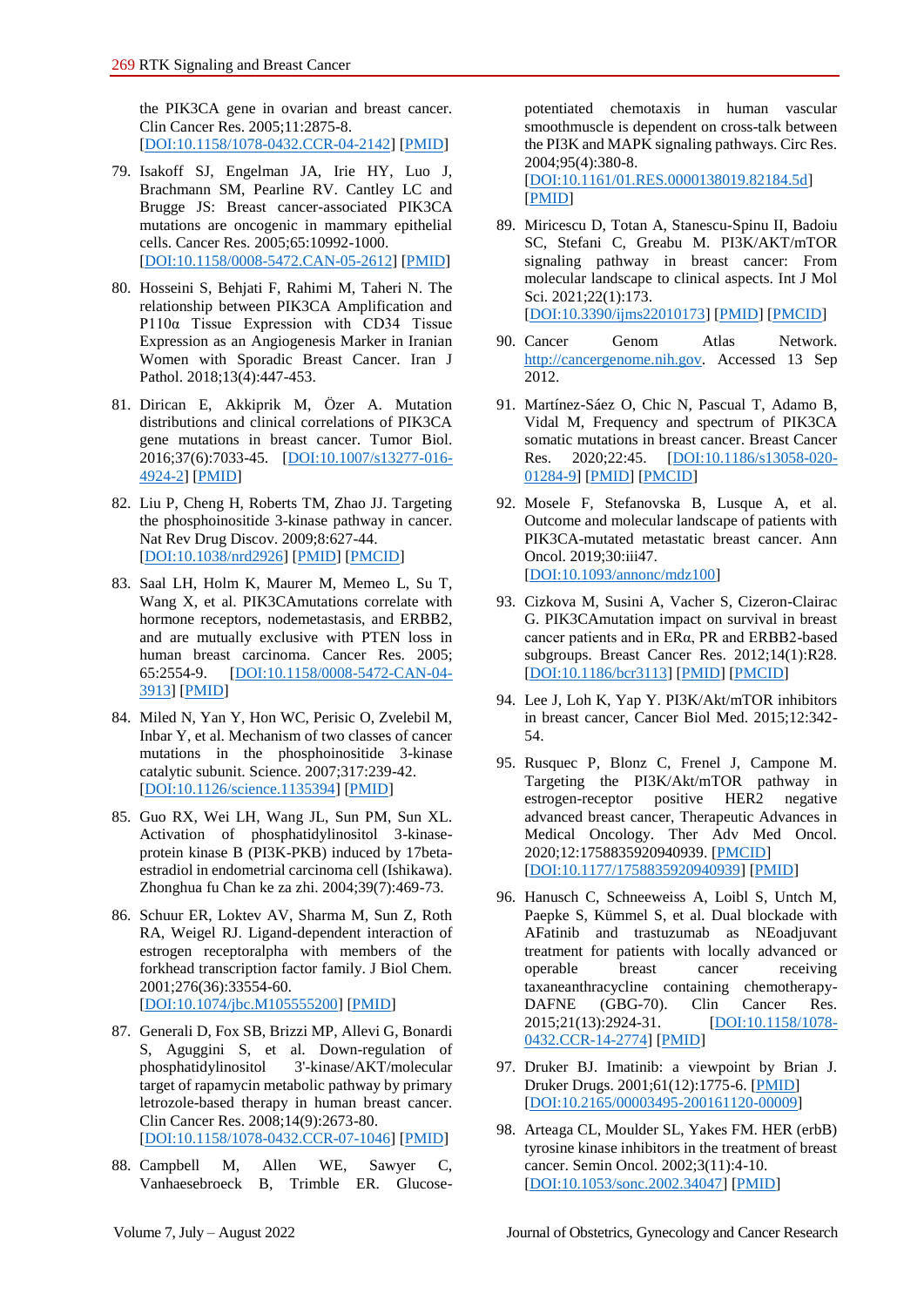- 99. Wakeling AE. Epidermal growth factor receptor tyrosine kinase inhibitors. Curr Opin Pharmacol. 2002;2(4):382-7. [\[DOI:10.1016/S1471-](https://doi.org/10.1016/S1471-4892(02)00183-2) [4892\(02\)00183-2\]](https://doi.org/10.1016/S1471-4892(02)00183-2)
- 100.FDA Approval for duvelisib (COPIKTRA, Verastem, Inc.) for adult patients with relapsed or refractory chronic lymphocytic leukemia (CLL) or small lymphocytic lymphoma (SLL). US Food and Drug Administration. September 24, 2018.
- 101.Novel Agents Show Promise Against Endocrineresistant Breast Cancer. July 2016.
- 102.FDA approves first PI3K inhibitor for breast cancer. 2019-05-24.
- 103.FDA grants accelerated approval to umbralisib for marginal zone lymphoma and follicular lymphoma. U.S. Food and Drug Administration (FDA). 5 February 2021. Retrieved 5 February 2021. This article incorporates text from this source, which is in the public domain.
- 104.TG Therapeutics Announces FDA Accelerated Approval of Ukoniq (umbralisib) (Press release). TG Therapeutics. 5 February 2021. Retrieved 5 February 2021 - via GlobeNewswire.
- 105.Motawi TM, Sadik NA, Fahim SA, Shouman SA. Combination of imatinib and clotrimazole enhances cell growth inhibition in T47D breast cancer cells. Chem Biol Interact. 2015;233:147- 56. [\[DOI:10.1016/j.cbi.2015.03.028\]](https://doi.org/10.1016/j.cbi.2015.03.028) [\[PMID\]](https://www.ncbi.nlm.nih.gov/pubmed/25863232)
- 106.Zardavas D, Phillips WA, Loi S. PIK3CA mutations in breast cancer: reconciling findings from preclinical and clinical data. Breast Cancer Res. 2014;16(1):201. [\[DOI:10.1186/bcr3605\]](https://doi.org/10.1186/bcr3605) [\[PMID\]](https://www.ncbi.nlm.nih.gov/pubmed/25192370) [\[PMCID\]](http://www.ncbi.nlm.nih.gov/pmc/articles/PMC4054885)
- 107.Coughlin CM, Johnston DS, Strahs A, Burczynski ME, Bacus S, Hill J, et al. Approaches and limitations of phosphatidylinositol-3-kinase pathway activation status as a predictive biomarker in the clinical development of targeted therapy. Breast Cancer Res Treat. 2010;124:1-11. [\[DOI:10.1007/s10549-010-1108-4\]](https://doi.org/10.1007/s10549-010-1108-4) [\[PMID\]](https://www.ncbi.nlm.nih.gov/pubmed/20803067)
- 108.Yang Z, Di M, Yuan J, Shen W. The prognostic value of phosphorylated Akt in breast cancer: a systematic review. Sci Rep.2015;5:7758. [\[DOI:10.1038/srep07758\]](https://doi.org/10.1038/srep07758) [\[PMID\]](https://www.ncbi.nlm.nih.gov/pubmed/25582346) [\[PMCID\]](http://www.ncbi.nlm.nih.gov/pmc/articles/PMC4291578)
- 109.Hinz N, Jücker M. Distinct functions of AKT isoforms in breast cancer: a comprehensive review. Cell Commun Signal. 2019;17(1):154. [\[PMCID\]](http://www.ncbi.nlm.nih.gov/pmc/articles/PMC6873690) [\[DOI:10.1186/s12964-019-0450-3\]](https://doi.org/10.1186/s12964-019-0450-3) [\[PMID\]](https://www.ncbi.nlm.nih.gov/pubmed/31752925)
- 110.Pérez-Tenorio G, Stål O. Activation of AKT/PKB in breast cancer predicts a worse outcome among endocrine treated patients. Br J Cancer. 2002;86(4):540-5. [\[DOI:10.1038/sj.bjc.6600126\]](https://doi.org/10.1038/sj.bjc.6600126) [\[PMID\]](https://www.ncbi.nlm.nih.gov/pubmed/11870534) [\[PMCID\]](http://www.ncbi.nlm.nih.gov/pmc/articles/PMC2375266)
- 111.Liu W, Bagaitkar J, Watabe K. Roles of AKT signal in breast cancer. Front Biosci. 2007;12,4011-9. [\[DOI:10.2741/2367\]](https://doi.org/10.2741/2367) [\[PMID\]](https://www.ncbi.nlm.nih.gov/pubmed/17485354)
- 112.Tserga A, Chatziandreou I, V.Michalopoulos N, Patsouris E. Mutation of genes of the PI3K/AKT pathway in breast cancer supports their potential importance as biomarker for breast cancer aggressiveness. Virchows Arch. 2016;469:35-43. [\[DOI:10.1007/s00428-016-1938-5\]](https://doi.org/10.1007/s00428-016-1938-5) [\[PMID\]](https://www.ncbi.nlm.nih.gov/pubmed/27059323)
- 113.Yang S, Polley E, Lipkowitzc S. New insights on PI3K/AKT pathway alterations and clinical outcomes in breast cancer. Cancer Treat Rev. 2016;45:87-96. [\[DOI:10.1016/j.ctrv.2016.03.004\]](https://doi.org/10.1016/j.ctrv.2016.03.004) [\[PMID\]](https://www.ncbi.nlm.nih.gov/pubmed/26995633) [\[PMCID\]](http://www.ncbi.nlm.nih.gov/pmc/articles/PMC7436195)
- 114.Stemke-Hale K, Gonzalez-Angulo A, Lluch A, M.Neve R. An Integrative Genomic and Proteomic Analysis of PIK3CA, PTEN, and AKT Mutations in Breast Cancer, Cancer Res. 2008;68(15):6084- 91. [\[DOI:10.1158/0008-5472.CAN-07-6854\]](https://doi.org/10.1158/0008-5472.CAN-07-6854) [\[PMID\]](https://www.ncbi.nlm.nih.gov/pubmed/18676830) [\[PMCID\]](http://www.ncbi.nlm.nih.gov/pmc/articles/PMC2680495)
- 115.A.Aleskandarany M, A.Rakha E, A.Ahmed M, G.Powe D. Clinicopathologic and molecular significance of phospho-Akt expression in early invasive breast cancer. Breast Cancer Res Treat. 2011;127:407-16. [\[DOI:10.1007/s10549-010-](https://doi.org/10.1007/s10549-010-1012-y) [1012-y\]](https://doi.org/10.1007/s10549-010-1012-y) [\[PMID\]](https://www.ncbi.nlm.nih.gov/pubmed/20617378)
- 116.Altomare D, Testa J. Perturbations of the AKT signaling pathway in human cancer. Oncogene. 2005;24:7455-64. [\[DOI:10.1038/sj.onc.1209085\]](https://doi.org/10.1038/sj.onc.1209085) [\[PMID\]](https://www.ncbi.nlm.nih.gov/pubmed/16288292)
- 117.Stål O, Pérez-Tenorio G, Akerberg L, Olsson B, Nordenskjöld B, Skoog L, et al. Akt kinases in breast cancer and the results of adjuvant therapy. Breast Cancer Res. 2003;5(2):37-44. [\[DOI:10.1186/bcr569\]](https://doi.org/10.1186/bcr569) [\[PMID\]](https://www.ncbi.nlm.nih.gov/pubmed/12631397) [\[PMCID\]](http://www.ncbi.nlm.nih.gov/pmc/articles/PMC154147)
- 118.Florena AM, Tripodo C, Guarnotta C, Ingrao S, Porcasi R, Martorana A, et al. Associations between Notch-2, Akt-1 and HER2/neu expression in invasive human breast cancer: A tissue microarray immunophenotypic analysis on 98 patients. Pathobiology. 2007;74(6):317-22. [\[DOI:10.1159/000110024\]](https://doi.org/10.1159/000110024) [\[PMID\]](https://www.ncbi.nlm.nih.gov/pubmed/18087195)
- 119.Bellacosa A. Feo Dd, Godwin AK, Bell DW, Cheng JQ, Altomare DA, et al. Molecular alterations of the AKT2 oncogene in ovarian and breast carcinomas. Int J Cancer. 1995;64(4):280-5. [\[DOI:10.1002/ijc.2910640412\]](https://doi.org/10.1002/ijc.2910640412) [\[PMID\]](https://www.ncbi.nlm.nih.gov/pubmed/7657393)
- 120.Grell P, Fabian P, Khoylou M, Radova L, Slaby O, Hrstka R, et al. Akt expression and compartmentalization in prediction of clinical outcome in HER2-positive metastatic breast cancer patients treated with trastuzumab. Int J Oncol. 2012;41(4):1204-12. [\[DOI:10.3892/ijo.2012.1576\]](https://doi.org/10.3892/ijo.2012.1576) [\[PMID\]](https://www.ncbi.nlm.nih.gov/pubmed/22842582) [\[PMCID\]](http://www.ncbi.nlm.nih.gov/pmc/articles/PMC3583615)
- 121.Hu X, Wang J, He W, Zhao P, Ye C. MicroRNA-433 targets AKT3 and inhibits cell proliferation